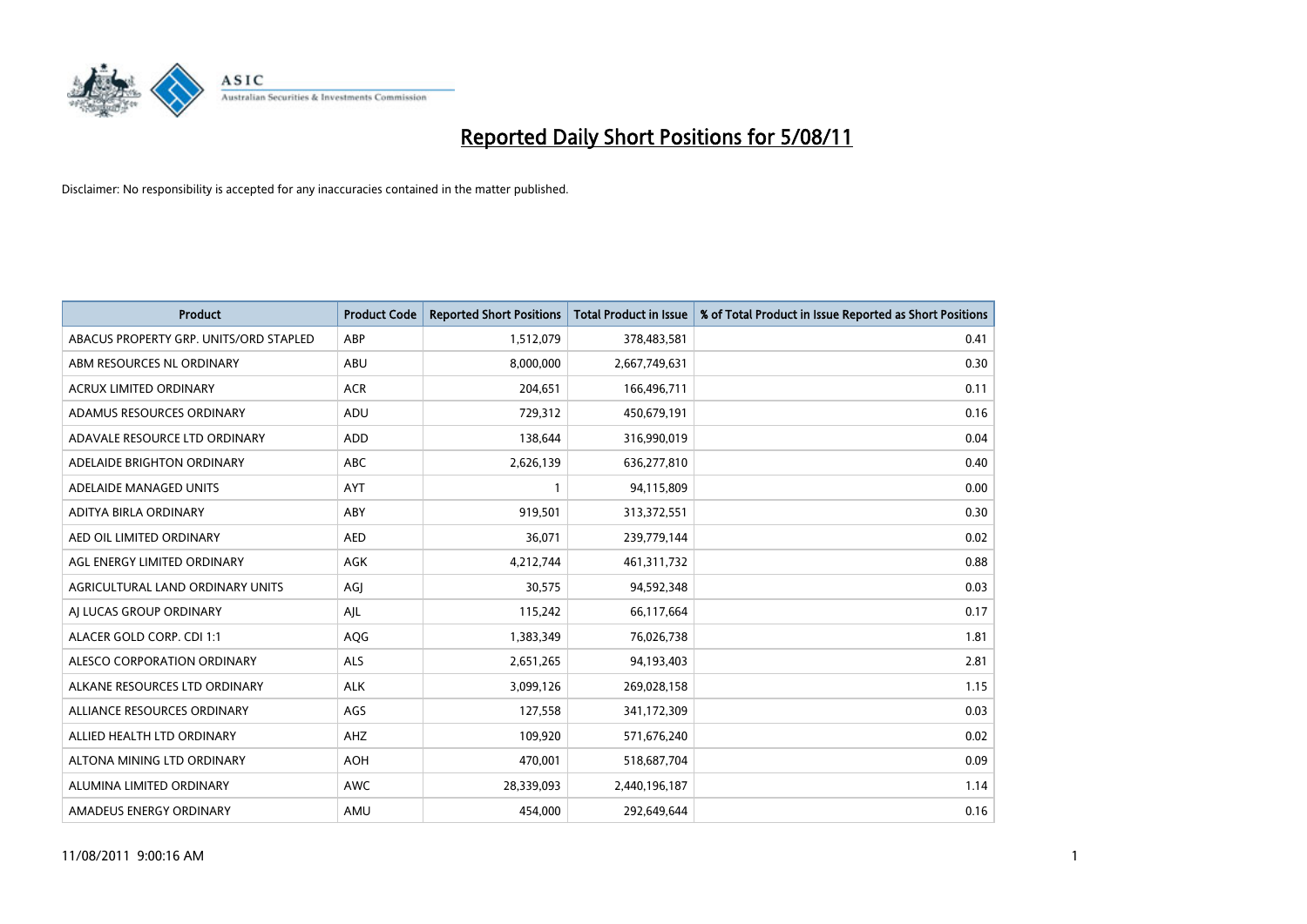

| <b>Product</b>                          | <b>Product Code</b> | <b>Reported Short Positions</b> | <b>Total Product in Issue</b> | % of Total Product in Issue Reported as Short Positions |
|-----------------------------------------|---------------------|---------------------------------|-------------------------------|---------------------------------------------------------|
| AMALGAMATED HOLDINGS ORDINARY           | AHD                 | 13,705                          | 157,471,848                   | 0.01                                                    |
| AMCOR LIMITED ORDINARY                  | <b>AMC</b>          | 7,986,736                       | 1,227,469,819                 | 0.62                                                    |
| AMP LIMITED ORDINARY                    | AMP                 | 6,543,755                       | 2,811,693,913                 | 0.21                                                    |
| AMPELLA MINING ORDINARY                 | <b>AMX</b>          | 885,374                         | 204,985,108                   | 0.42                                                    |
| ANSELL LIMITED ORDINARY                 | <b>ANN</b>          | 3,291,917                       | 133,011,550                   | 2.46                                                    |
| ANTARES ENERGY LTD ORDINARY             | <b>AZZ</b>          | 46,311                          | 268,479,139                   | 0.02                                                    |
| ANZ BANKING GRP LTD ORDINARY            | ANZ                 | 10,818,654                      | 2,628,882,899                 | 0.40                                                    |
| APA GROUP STAPLED SECURITIES            | <b>APA</b>          | 11,097,335                      | 634,116,029                   | 1.74                                                    |
| APEX MINERALS NL ORDINARY               | <b>AXM</b>          | 885,146                         | 5,550,243,713                 | 0.02                                                    |
| APN EUROPEAN RETAIL UNITS STAPLED SEC.  | <b>AEZ</b>          | 11,832                          | 544,910,660                   | 0.00                                                    |
| APN NEWS & MEDIA ORDINARY               | <b>APN</b>          | 27,799,252                      | 618,568,292                   | 4.47                                                    |
| AQUARIUS PLATINUM. ORDINARY             | <b>AOP</b>          | 4,344,252                       | 470,167,206                   | 0.94                                                    |
| AQUILA RESOURCES ORDINARY               | <b>AQA</b>          | 5,512,879                       | 374,368,499                   | 1.48                                                    |
| ARAFURA RESOURCE LTD ORDINARY           | <b>ARU</b>          | 6,153,447                       | 367,980,342                   | 1.66                                                    |
| ARB CORPORATION ORDINARY                | <b>ARP</b>          | 11,961                          | 72,481,302                    | 0.01                                                    |
| ARDENT LEISURE GROUP STAPLED SECURITIES | AAD                 | 756,303                         | 318,147,978                   | 0.23                                                    |
| ARISTOCRAT LEISURE ORDINARY             | <b>ALL</b>          | 29,288,655                      | 536,480,307                   | 5.41                                                    |
| ASCIANO LIMITED ORDINARY                | <b>AIO</b>          | 21,187,961                      | 2,926,103,883                 | 0.70                                                    |
| ASG GROUP LIMITED ORDINARY              | <b>ASZ</b>          | 185,638                         | 169,117,796                   | 0.12                                                    |
| ASPEN GROUP ORD/UNITS STAPLED           | APZ                 | 1,037,688                       | 579,826,041                   | 0.18                                                    |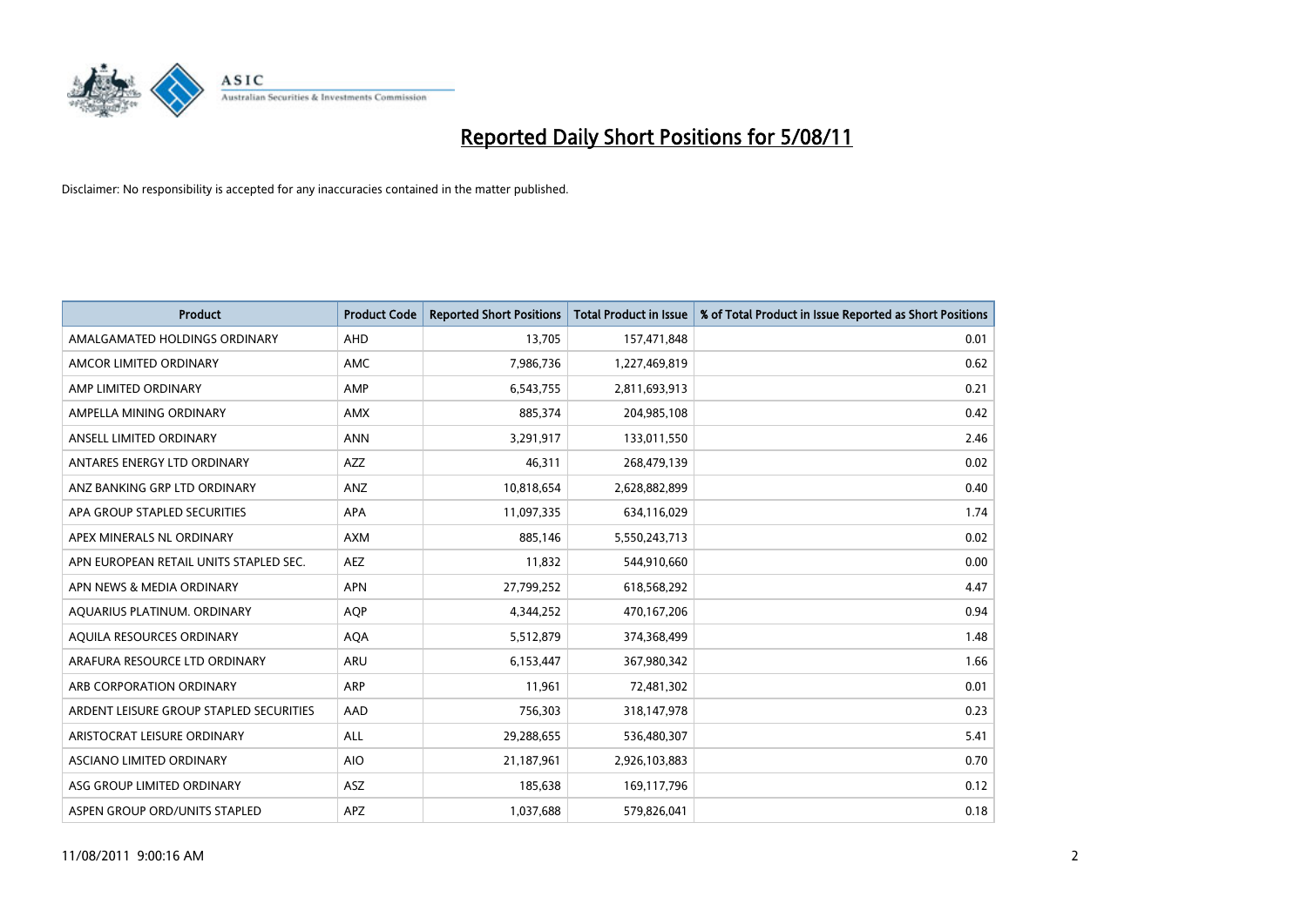

| <b>Product</b>                          | <b>Product Code</b> | <b>Reported Short Positions</b> | <b>Total Product in Issue</b> | % of Total Product in Issue Reported as Short Positions |
|-----------------------------------------|---------------------|---------------------------------|-------------------------------|---------------------------------------------------------|
| ASPIRE MINING LTD ORDINARY              | <b>AKM</b>          | 191,510                         | 539,971,483                   | 0.03                                                    |
| <b>ASTON RES LTD ORDINARY</b>           | <b>AZT</b>          | 801,767                         | 204,527,604                   | 0.39                                                    |
| ASTRO JAP PROP GROUP STAPLED SECURITIES | AJA                 | 38,534                          | 58,445,002                    | 0.07                                                    |
| ASX LIMITED ORDINARY                    | <b>ASX</b>          | 1,550,674                       | 175,136,729                   | 0.88                                                    |
| ATLANTIC LIMITED ORDINARY               | ATI                 | 20,575                          | 113,691,216                   | 0.02                                                    |
| ATLAS IRON LIMITED ORDINARY             | <b>AGO</b>          | 17,813,192                      | 826,541,142                   | 2.13                                                    |
| <b>AURORA OIL &amp; GAS ORDINARY</b>    | <b>AUT</b>          | 4,816,376                       | 409,865,343                   | 1.15                                                    |
| <b>AUSDRILL LIMITED ORDINARY</b>        | <b>ASL</b>          | 396,353                         | 301,452,517                   | 0.12                                                    |
| AUSENCO LIMITED ORDINARY                | <b>AAX</b>          | 1,303,133                       | 122,987,022                   | 1.06                                                    |
| AUSGOLD LIMITED ORDINARY                | <b>AUC</b>          | 78.160                          | 84,753,812                    | 0.09                                                    |
| AUSTAL LIMITED ORDINARY                 | ASB                 | 244,134                         | 188,069,638                   | 0.12                                                    |
| <b>AUSTAR UNITED ORDINARY</b>           | <b>AUN</b>          | 3,872,993                       | 1,271,505,737                 | 0.31                                                    |
| AUSTBROKERS HOLDINGS ORDINARY           | <b>AUB</b>          | $\overline{2}$                  | 54,658,736                    | 0.00                                                    |
| AUSTIN ENGINEERING ORDINARY             | ANG                 | 26.408                          | 71,864,403                    | 0.03                                                    |
| <b>AUSTRALAND ASSETS ASSETS</b>         | AAZPB               | 1,168                           | 2,750,000                     | 0.04                                                    |
| AUSTRALAND PROPERTY STAPLED SECURITY    | <b>ALZ</b>          | 673,222                         | 576,846,597                   | 0.11                                                    |
| AUSTRALIAN AGRICULT, ORDINARY           | AAC                 | 1,334,198                       | 312,892,824                   | 0.42                                                    |
| AUSTRALIAN EDUCATION UNITS              | <b>AEU</b>          | 625,000                         | 175,465,397                   | 0.36                                                    |
| AUSTRALIAN INFRASTR, UNITS/ORDINARY     | <b>AIX</b>          | 2,069,733                       | 620,733,944                   | 0.32                                                    |
| AUSTRALIAN MINES LTD ORDINARY           | <b>AUZ</b>          | 1,400,000                       | 576,910,315                   | 0.24                                                    |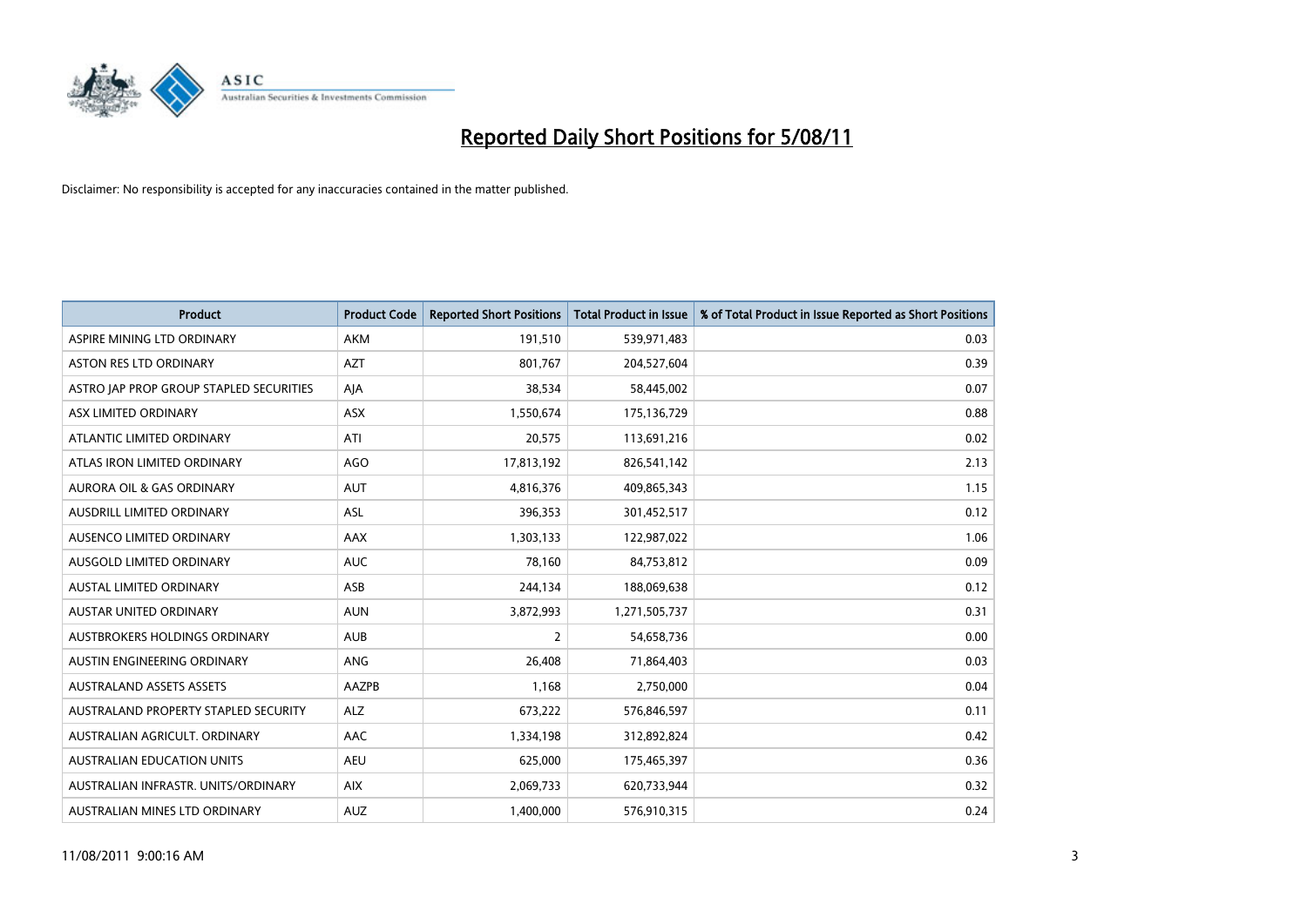

| <b>Product</b>                       | <b>Product Code</b> | <b>Reported Short Positions</b> | <b>Total Product in Issue</b> | % of Total Product in Issue Reported as Short Positions |
|--------------------------------------|---------------------|---------------------------------|-------------------------------|---------------------------------------------------------|
| AUSTRALIAN PHARM, ORDINARY           | API                 | 892,344                         | 488,115,883                   | 0.18                                                    |
| AUTOMOTIVE HOLDINGS ORDINARY         | AHE                 | 8,910                           | 260,579,682                   | 0.00                                                    |
| AVANCO RESOURCES LTD ORDINARY        | <b>AVB</b>          | 690,527                         | 789,173,517                   | 0.09                                                    |
| AVEXA LIMITED ORDINARY               | <b>AVX</b>          | 243,657                         | 847,688,779                   | 0.03                                                    |
| AWE LIMITED ORDINARY                 | AWE                 | 5,177,597                       | 521,871,941                   | 0.98                                                    |
| AZUMAH RESOURCES ORDINARY            | <b>AZM</b>          | 282,428                         | 281,650,356                   | 0.10                                                    |
| <b>BANDANNA ENERGY ORDINARY</b>      | <b>BND</b>          | 137,725                         | 427,295,482                   | 0.03                                                    |
| BANK OF QUEENSLAND. ORDINARY         | <b>BOO</b>          | 9,082,198                       | 225,369,547                   | 4.01                                                    |
| <b>BANNERMAN RESOURCES ORDINARY</b>  | <b>BMN</b>          | 21,266                          | 234,435,934                   | 0.01                                                    |
| <b>BASE RES LIMITED ORDINARY</b>     | <b>BSE</b>          | 705,051                         | 165,341,114                   | 0.43                                                    |
| BATHURST RESOURCES ORDINARY          | <b>BTU</b>          | 6,884,868                       | 685,047,997                   | 1.00                                                    |
| <b>BAUXITE RESOURCE LTD ORDINARY</b> | <b>BAU</b>          | 111,797                         | 235,379,896                   | 0.05                                                    |
| <b>BC IRON LIMITED ORDINARY</b>      | <b>BCI</b>          | 177,442                         | 94,381,000                    | 0.19                                                    |
| BEACH ENERGY LIMITED ORDINARY        | <b>BPT</b>          | 3,827,425                       | 1,103,127,711                 | 0.34                                                    |
| BEADELL RESOURCE LTD ORDINARY        | <b>BDR</b>          | 1,224,649                       | 657,906,946                   | 0.18                                                    |
| BENDIGO AND ADELAIDE ORDINARY        | <b>BEN</b>          | 7,280,370                       | 360,325,520                   | 2.00                                                    |
| BERKELEY RESOURCES ORDINARY          | <b>BKY</b>          | 840,706                         | 174,298,273                   | 0.47                                                    |
| BETASHARES ASX RES ETF UNITS         | <b>ORE</b>          | 118,220                         | 4,519,665                     | 2.62                                                    |
| <b>BHP BILLITON LIMITED ORDINARY</b> | <b>BHP</b>          | 33,453,996                      | 3,211,496,105                 | 1.01                                                    |
| <b>BILLABONG ORDINARY</b>            | <b>BBG</b>          | 20,938,798                      | 254,037,587                   | 8.21                                                    |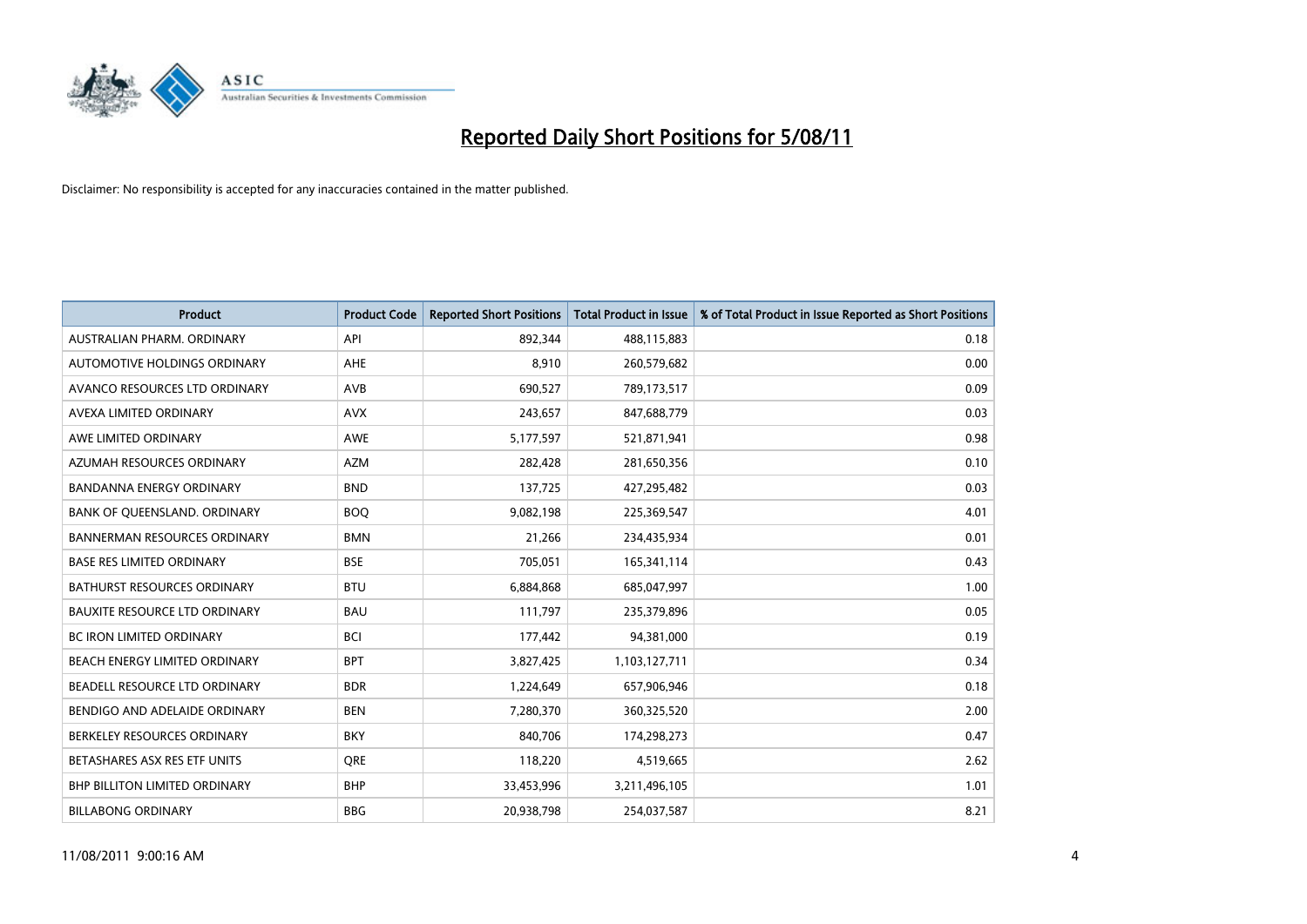

| <b>Product</b>                       | <b>Product Code</b> | <b>Reported Short Positions</b> | Total Product in Issue | % of Total Product in Issue Reported as Short Positions |
|--------------------------------------|---------------------|---------------------------------|------------------------|---------------------------------------------------------|
| <b>BIOTA HOLDINGS ORDINARY</b>       | <b>BTA</b>          | 2,049,284                       | 181,417,556            | 1.12                                                    |
| <b>BISALLOY STEEL ORDINARY</b>       | <b>BIS</b>          | 84,480                          | 216,455,965            | 0.04                                                    |
| BKI INVESTMENT LTD ORDINARY          | BKI                 | 508                             | 422,863,407            | 0.00                                                    |
| <b>BLACKMORES LIMITED ORDINARY</b>   | <b>BKL</b>          | 3,781                           | 16,746,703             | 0.02                                                    |
| <b>BLACKTHORN RESOURCES ORDINARY</b> | <b>BTR</b>          | 35,848                          | 122,918,000            | 0.03                                                    |
| <b>BLUESCOPE STEEL LTD ORDINARY</b>  | <b>BSL</b>          | 81,003,206                      | 1,842,207,385          | 4.38                                                    |
| <b>BOART LONGYEAR ORDINARY</b>       | <b>BLY</b>          | 5,978,352                       | 461,163,412            | 1.30                                                    |
| <b>BOOM LOGISTICS ORDINARY</b>       | <b>BOL</b>          | 442,697                         | 465,011,147            | 0.09                                                    |
| BORAL LIMITED. ORDINARY              | <b>BLD</b>          | 41,466,299                      | 729,925,990            | 5.66                                                    |
| BOTSWANA METALS LTD ORDINARY         | <b>BML</b>          | 7,000                           | 143,717,013            | 0.00                                                    |
| <b>BOW ENERGY LIMITED ORDINARY</b>   | <b>BOW</b>          | 7,729,828                       | 350,517,229            | 2.20                                                    |
| <b>BRADKEN LIMITED ORDINARY</b>      | <b>BKN</b>          | 1,281,657                       | 161,849,910            | 0.77                                                    |
| <b>BRAMBLES LIMITED ORDINARY</b>     | <b>BXB</b>          | 14,274,015                      | 1,479,383,874          | 0.92                                                    |
| <b>BREVILLE GROUP LTD ORDINARY</b>   | <b>BRG</b>          | 3,549                           | 129,995,322            | 0.00                                                    |
| <b>BRICKWORKS LIMITED ORDINARY</b>   | <b>BKW</b>          | 24,585                          | 147,567,333            | 0.02                                                    |
| <b>BROCKMAN RESOURCES ORDINARY</b>   | <b>BRM</b>          | 67,459                          | 144,803,151            | 0.05                                                    |
| BT INVESTMENT MNGMNT ORDINARY        | <b>BTT</b>          | 669,239                         | 160,000,000            | 0.41                                                    |
| <b>BURU ENERGY ORDINARY</b>          | <b>BRU</b>          | 4,133,251                       | 182,840,549            | 2.26                                                    |
| <b>BWP TRUST ORDINARY UNITS</b>      | <b>BWP</b>          | 1,016,625                       | 520,012,793            | 0.20                                                    |
| CABCHARGE AUSTRALIA ORDINARY         | CAB                 | 864,034                         | 120,437,014            | 0.69                                                    |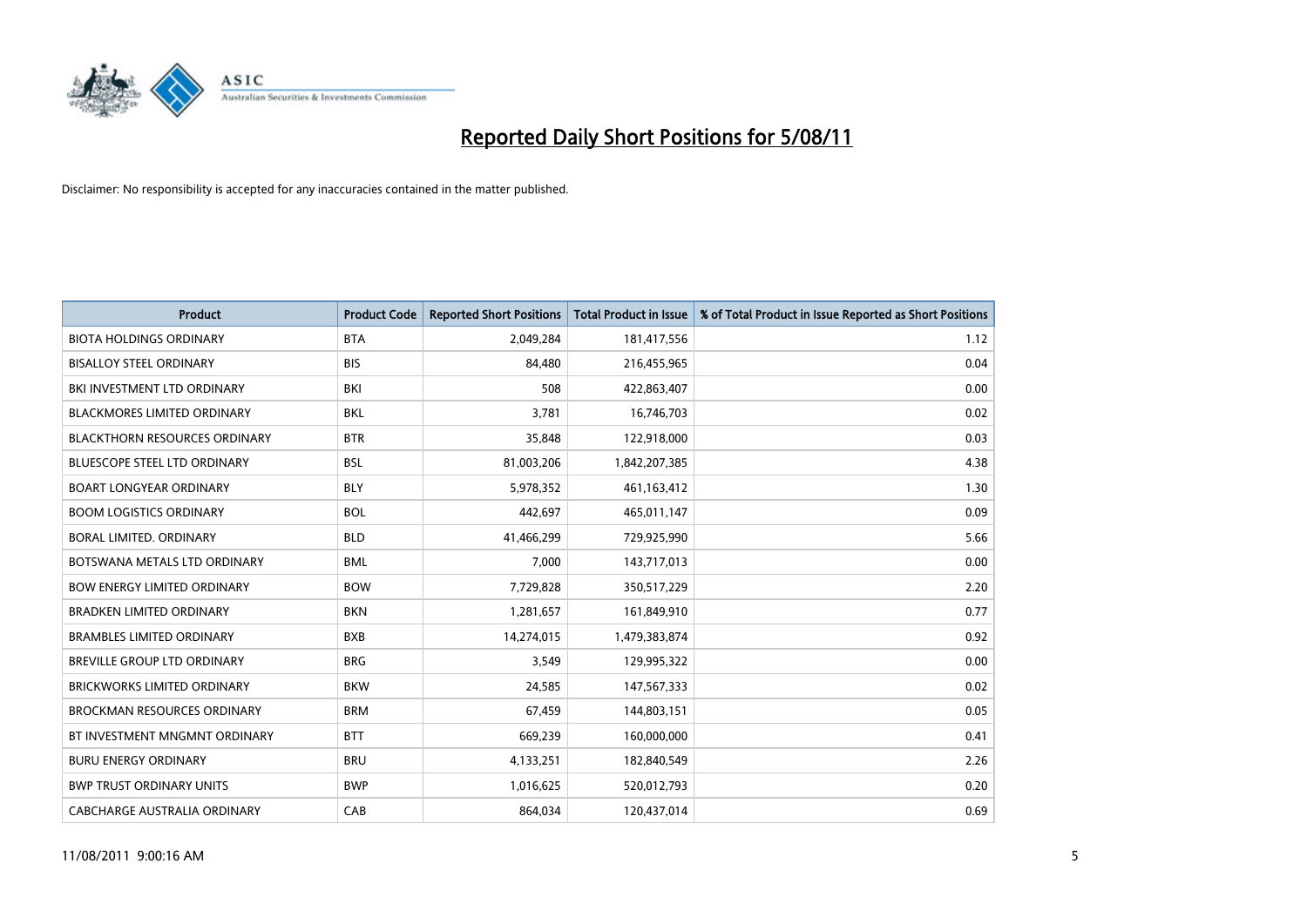

| <b>Product</b>                             | <b>Product Code</b> | <b>Reported Short Positions</b> | <b>Total Product in Issue</b> | % of Total Product in Issue Reported as Short Positions |
|--------------------------------------------|---------------------|---------------------------------|-------------------------------|---------------------------------------------------------|
| CALTEX AUSTRALIA ORDINARY                  | <b>CTX</b>          | 8,611,091                       | 270,000,000                   | 3.16                                                    |
| <b>CAMPBELL BROTHERS ORDINARY</b>          | <b>CPB</b>          | 92,083                          | 67,503,411                    | 0.13                                                    |
| CAPE LAMBERT RES LTD ORDINARY              | <b>CFE</b>          | 1,018,203                       | 627,299,603                   | 0.17                                                    |
| <b>CARBON ENERGY ORDINARY</b>              | <b>CNX</b>          | 1,725,309                       | 698,517,858                   | 0.23                                                    |
| <b>CARDNO LIMITED ORDINARY</b>             | CDD                 | 4,669                           | 109,780,032                   | 0.00                                                    |
| CARNARVON PETROLEUM ORDINARY               | <b>CVN</b>          | 3,320,152                       | 690,320,634                   | 0.48                                                    |
| <b>CARNEGIE WAVE ENERGY ORDINARY</b>       | <b>CWE</b>          | 83.000                          | 899,087,627                   | 0.01                                                    |
| <b>CARPATHIAN RESOURCES ORDINARY</b>       | <b>CPN</b>          | 75.000                          | 265,533,501                   | 0.03                                                    |
| CARPENTARIA EXP. LTD ORDINARY              | CAP                 | 9,777                           | 98,741,301                    | 0.01                                                    |
| CARSALES.COM LTD ORDINARY                  | <b>CRZ</b>          | 12,464,836                      | 233,729,722                   | 5.30                                                    |
| CASH CONVERTERS ORD/DIV ACCESS             | CCV                 | 189,227                         | 379,761,025                   | 0.04                                                    |
| <b>CASPIAN OIL &amp; GAS ORDINARY</b>      | <b>CIG</b>          | 50,000                          | 1,331,500,513                 | 0.00                                                    |
| CATALPA RESOURCES ORDINARY                 | CAH                 | 138,491                         | 178,095,822                   | 0.07                                                    |
| <b>CEC GROUP LIMITED ORDINARY</b>          | <b>CEG</b>          | 1.750                           | 79,662,662                    | 0.00                                                    |
| <b>CELLNET GROUP ORDINARY</b>              | <b>CLT</b>          | 1,342                           | 61,286,754                    | 0.00                                                    |
| CENTRAL PETROLEUM ORDINARY                 | <b>CTP</b>          | 11,455                          | 982,298,842                   | 0.00                                                    |
| <b>CENTRO PROPERTIES UNITS/ORD STAPLED</b> | <b>CNP</b>          | 6,692                           | 972,414,514                   | 0.00                                                    |
| CENTRO RETAIL GROUP STAPLED SECURITIES     | <b>CER</b>          | 871,997                         | 2,286,399,424                 | 0.03                                                    |
| <b>CERAMIC FUEL CELLS ORDINARY</b>         | <b>CFU</b>          | 1,159,455                       | 1,201,353,566                 | 0.09                                                    |
| <b>CERRO RESOURCES NL ORDINARY</b>         | <b>CIO</b>          | 334.069                         | 748,268,606                   | 0.04                                                    |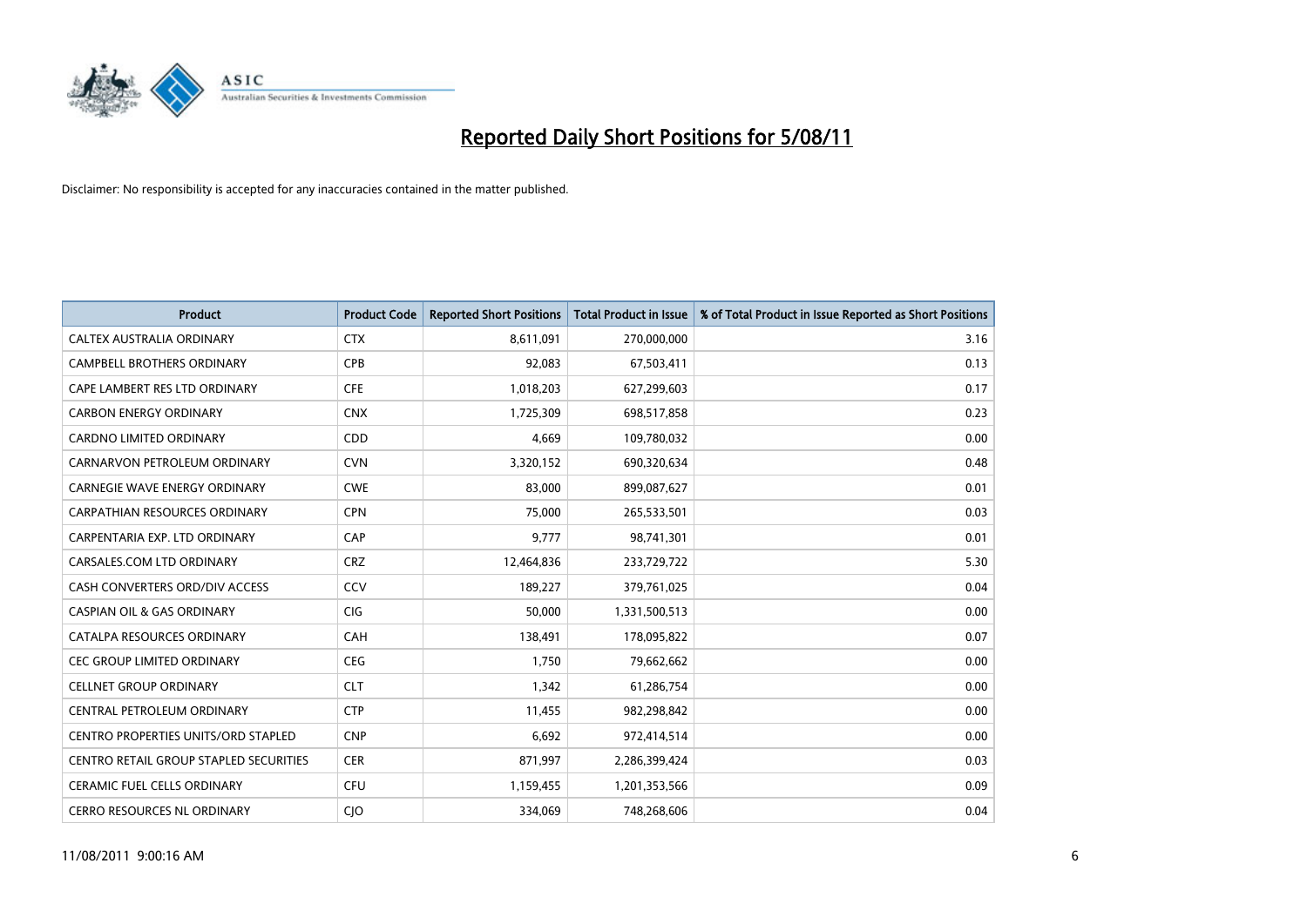

| <b>Product</b>                          | <b>Product Code</b> | <b>Reported Short Positions</b> | <b>Total Product in Issue</b> | % of Total Product in Issue Reported as Short Positions |
|-----------------------------------------|---------------------|---------------------------------|-------------------------------|---------------------------------------------------------|
| <b>CFS RETAIL PROPERTY UNITS</b>        | <b>CFX</b>          | 42,407,567                      | 2,839,591,911                 | 1.46                                                    |
| CGA MINING LIMITED ORDINARY             | <b>CGX</b>          | 266,600                         | 333,425,726                   | 0.08                                                    |
| CHALLENGER DIV.PRO. STAPLED UNITS       | <b>CDI</b>          | 129,892                         | 903,470,988                   | 0.01                                                    |
| CHALLENGER INFRAST. STAPLED UNITS       | <b>CIF</b>          | 7,796                           | 316,223,785                   | 0.00                                                    |
| <b>CHALLENGER LIMITED ORDINARY</b>      | <b>CGF</b>          | 8,512,654                       | 496,747,954                   | 1.70                                                    |
| CHANDLER MACLEOD LTD ORDINARY           | <b>CMG</b>          | 11,970                          | 466,466,720                   | 0.00                                                    |
| CHARTER HALL GROUP STAPLED US PROHIBIT. | <b>CHC</b>          | 1,460,972                       | 308,040,283                   | 0.46                                                    |
| <b>CHARTER HALL OFFICE UNIT</b>         | CQO                 | 2,068,106                       | 493,319,730                   | 0.41                                                    |
| <b>CHARTER HALL RETAIL UNITS</b>        | <b>COR</b>          | 189,315                         | 302,162,079                   | 0.05                                                    |
| CITIGOLD CORP LTD ORDINARY              | <b>CTO</b>          | 2,059,217                       | 1,105,078,301                 | 0.18                                                    |
| <b>CLARIUS GRP LTD ORDINARY</b>         | <b>CND</b>          | 130,773                         | 88, 161, 315                  | 0.15                                                    |
| CLINUVEL PHARMACEUT, ORDINARY           | <b>CUV</b>          | 4,127                           | 30,381,706                    | 0.01                                                    |
| <b>CLOUGH LIMITED ORDINARY</b>          | <b>CLO</b>          | 132,246                         | 769,801,269                   | 0.01                                                    |
| <b>CO2 GROUP LIMITED ORDINARY</b>       | COZ                 | 825,299                         | 279,557,526                   | 0.30                                                    |
| <b>COAL &amp; ALLIED ORDINARY</b>       | <b>CNA</b>          | 7,277                           | 86,584,735                    | 0.00                                                    |
| COAL OF AFRICA LTD ORDINARY             | <b>CZA</b>          | 635,728                         | 531,139,661                   | 0.11                                                    |
| <b>COALSPUR MINES LTD ORDINARY</b>      | <b>CPL</b>          | 1,686,630                       | 579,768,744                   | 0.28                                                    |
| COALWORKS LIMITED ORDINARY              | <b>CWK</b>          | 513,994                         | 149,088,955                   | 0.34                                                    |
| COCA-COLA AMATIL ORDINARY               | <b>CCL</b>          | 7,383,810                       | 758,043,096                   | 0.98                                                    |
| COCHLEAR LIMITED ORDINARY               | <b>COH</b>          | 1,333,236                       | 56,746,620                    | 2.33                                                    |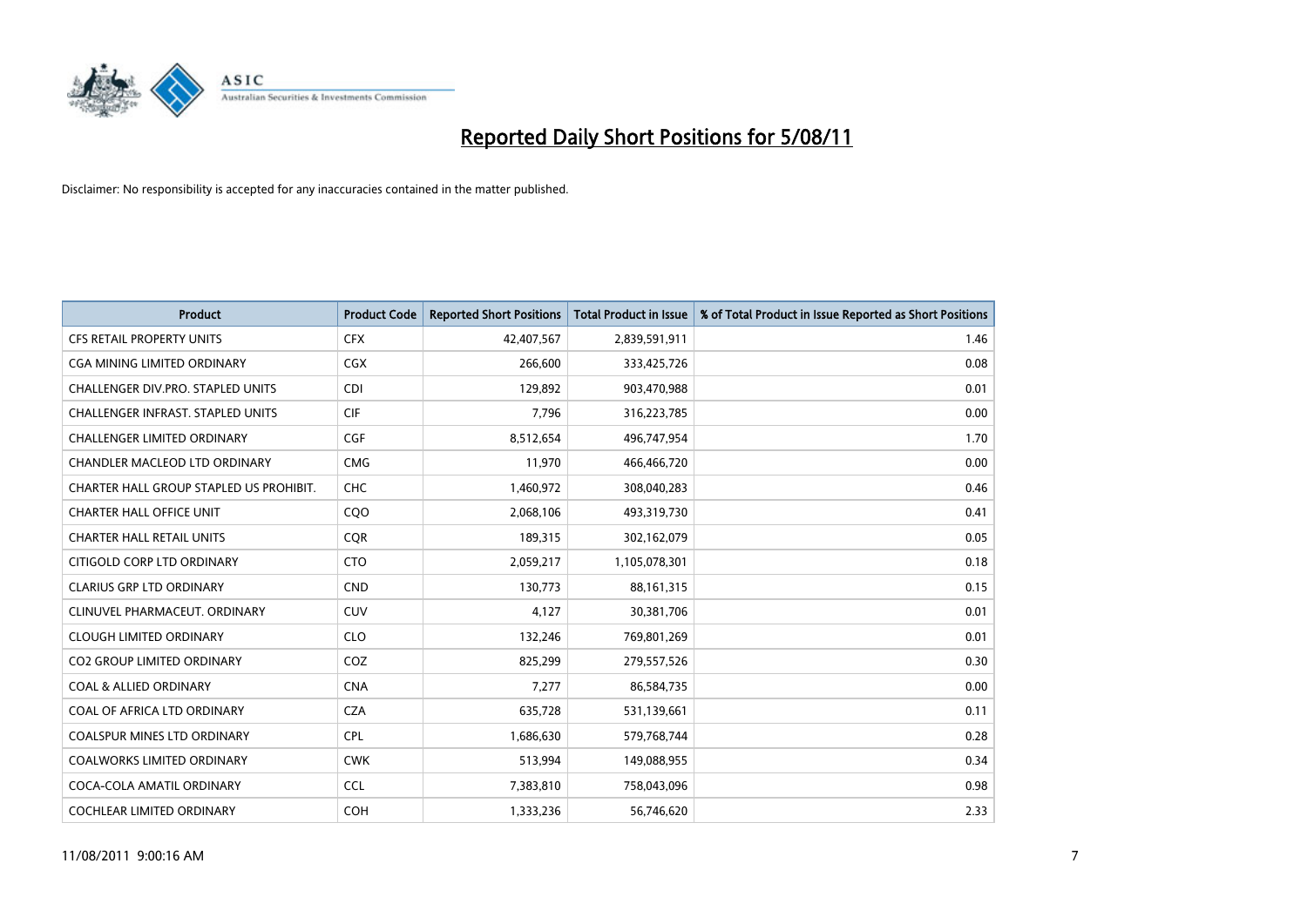

| <b>Product</b>                          | <b>Product Code</b> | <b>Reported Short Positions</b> | <b>Total Product in Issue</b> | % of Total Product in Issue Reported as Short Positions |
|-----------------------------------------|---------------------|---------------------------------|-------------------------------|---------------------------------------------------------|
| <b>COCKATOO COAL ORDINARY</b>           | <b>COK</b>          | 4,140,666                       | 1,016,196,908                 | 0.40                                                    |
| <b>COFFEY INTERNATIONAL ORDINARY</b>    | <b>COF</b>          | 36,513                          | 134,066,081                   | 0.03                                                    |
| <b>COKAL LTD ORDINARY</b>               | <b>CKA</b>          | 392,815                         | 129,321,735                   | 0.30                                                    |
| <b>COLLINS FOODS LTD ORDINARY</b>       | <b>CKF</b>          | 685,002                         | 93,000,003                    | 0.74                                                    |
| COMMONWEALTH BANK, ORDINARY             | <b>CBA</b>          | 22,489,648                      | 1,558,647,244                 | 1.40                                                    |
| COMMONWEALTH PROP ORDINARY UNITS        | <b>CPA</b>          | 34,441,221                      | 2,449,599,711                 | 1.42                                                    |
| <b>COMPASS RESOURCES ORDINARY</b>       | <b>CMR</b>          | 160,952                         | 147,402,920                   | 0.11                                                    |
| <b>COMPUTERSHARE LTD ORDINARY</b>       | <b>CPU</b>          | 3,630,776                       | 555,664,059                   | 0.63                                                    |
| CONNECTEAST GROUP STAPLED               | <b>CEU</b>          | 12,539,529                      | 3,940,145,951                 | 0.31                                                    |
| <b>CONOUEST MINING ORDINARY</b>         | <b>COT</b>          | 1,953,424                       | 583,241,478                   | 0.32                                                    |
| CONSOLIDATED MEDIA, ORDINARY            | <b>CMI</b>          | 3,283,294                       | 561,834,996                   | 0.58                                                    |
| CONTANGO MICROCAP ORDINARY              | <b>CTN</b>          | 7,500                           | 146,423,793                   | 0.01                                                    |
| CONTINENTAL COAL LTD ORDINARY           | CCC                 | 733,008                         | 2,415,170,317                 | 0.03                                                    |
| <b>COOPER ENERGY LTD ORDINARY</b>       | <b>COE</b>          | 256,972                         | 292,576,001                   | 0.09                                                    |
| <b>COPPER STRIKE LTD ORDINARY</b>       | <b>CSE</b>          | 714                             | 129,455,571                   | 0.00                                                    |
| <b>CORDLIFE LIMITED ORDINARY</b>        | CBB                 |                                 | 150,887,354                   | 0.00                                                    |
| <b>COUNT FINANCIAL ORDINARY</b>         | COU                 | 546,745                         | 262,247,830                   | 0.21                                                    |
| <b>CREDIT CORP GROUP ORDINARY</b>       | <b>CCP</b>          | 2,107                           | 45,210,752                    | 0.00                                                    |
| <b>CROMWELL PROP STAPLED SECURITIES</b> | <b>CMW</b>          | 82,912                          | 964,737,315                   | 0.01                                                    |
| <b>CROWN LIMITED ORDINARY</b>           | <b>CWN</b>          | 1,600,195                       | 754,131,800                   | 0.18                                                    |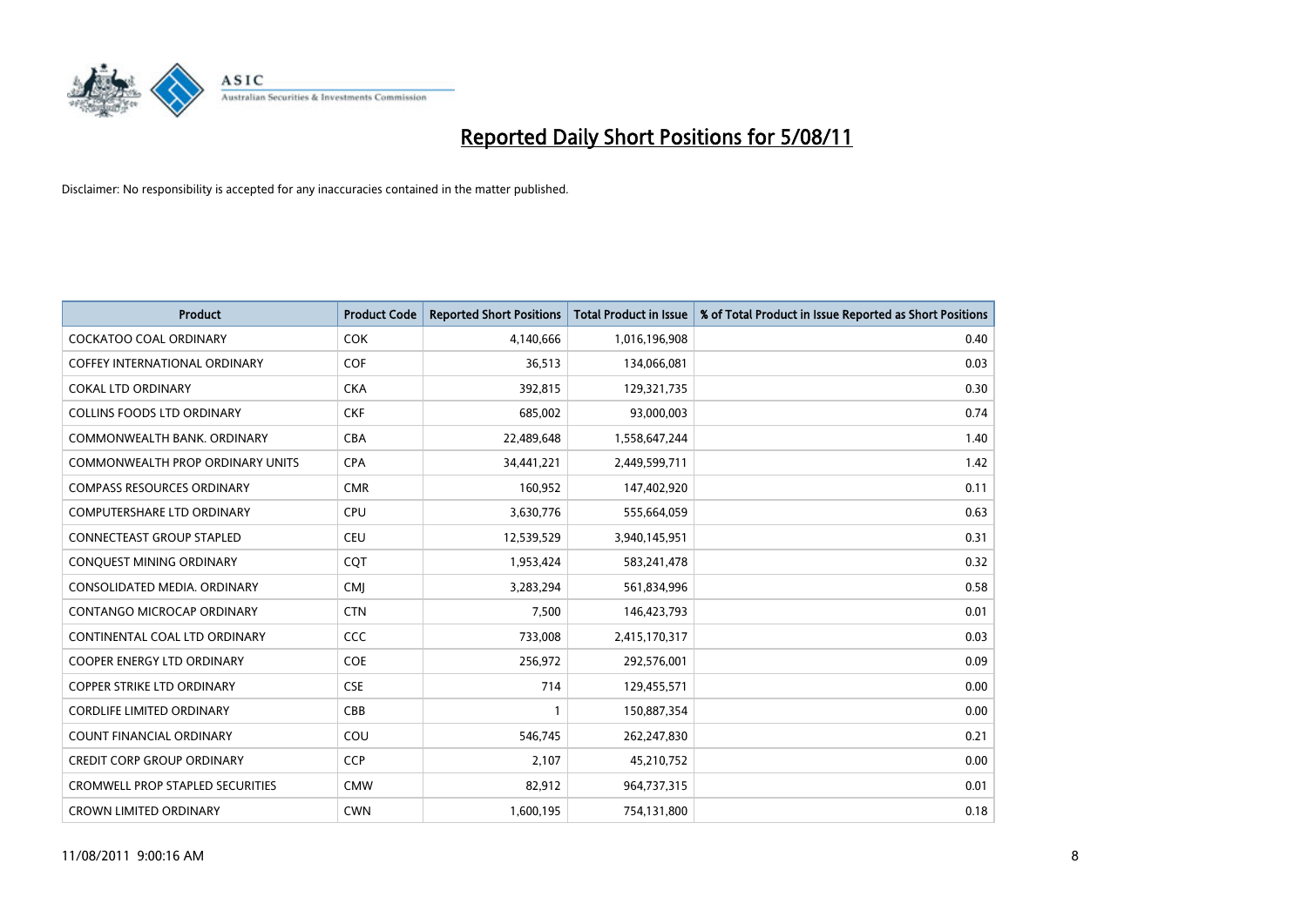

| <b>Product</b>                      | <b>Product Code</b> | <b>Reported Short Positions</b> | <b>Total Product in Issue</b> | % of Total Product in Issue Reported as Short Positions |
|-------------------------------------|---------------------|---------------------------------|-------------------------------|---------------------------------------------------------|
| <b>CRUSADER RESOURCES ORDINARY</b>  | CAS                 | 287,000                         | 90,766,040                    | 0.32                                                    |
| <b>CSG LIMITED ORDINARY</b>         | CSV                 | 974,504                         | 282,567,499                   | 0.35                                                    |
| <b>CSL LIMITED ORDINARY</b>         | <b>CSL</b>          | 7,581,965                       | 527,960,909                   | 1.40                                                    |
| <b>CSR LIMITED ORDINARY</b>         | <b>CSR</b>          | 15,489,781                      | 506,000,315                   | 3.06                                                    |
| <b>CUDECO LIMITED ORDINARY</b>      | CDU                 | 1,719,674                       | 142,654,900                   | 1.18                                                    |
| <b>CUE ENERGY RESOURCE ORDINARY</b> | <b>CUE</b>          | 122,339                         | 694,819,718                   | 0.02                                                    |
| <b>CUSTOMERS LIMITED ORDINARY</b>   | <b>CUS</b>          | 63,349                          | 134,869,357                   | 0.04                                                    |
| DART ENERGY LTD ORDINARY            | <b>DTE</b>          | 6,707,766                       | 720,674,545                   | 0.94                                                    |
| DAVID JONES LIMITED ORDINARY        | <b>DIS</b>          | 34,753,827                      | 520,751,395                   | 6.66                                                    |
| DECMIL GROUP LIMITED ORDINARY       | <b>DCG</b>          | 72,798                          | 124,254,568                   | 0.05                                                    |
| DEEP YELLOW LIMITED ORDINARY        | <b>DYL</b>          | 96,054                          | 1,127,534,458                 | 0.01                                                    |
| DEVINE LIMITED ORDINARY             | <b>DVN</b>          | 1,000                           | 634,918,223                   | 0.00                                                    |
| DEXUS PROPERTY GROUP STAPLED UNITS  | <b>DXS</b>          | 40,175,413                      | 4,839,024,176                 | 0.84                                                    |
| DISCOVERY METALS LTD ORDINARY       | <b>DML</b>          | 5,706,215                       | 437,114,481                   | 1.29                                                    |
| DOMINO PIZZA ENTERPR ORDINARY       | <b>DMP</b>          | 254,192                         | 68,407,674                    | 0.37                                                    |
| DOWNER EDI LIMITED ORDINARY         | <b>DOW</b>          | 6,655,999                       | 429,100,296                   | 1.54                                                    |
| DRILLSEARCH ENERGY ORDINARY         | <b>DLS</b>          | 1,175,303                       | 305,176,742                   | 0.39                                                    |
| DUET GROUP STAPLED US PROHIBIT.     | <b>DUE</b>          | 2,745,181                       | 909,692,991                   | 0.29                                                    |
| DULUXGROUP LIMITED ORDINARY         | <b>DLX</b>          | 8,098,962                       | 367,456,259                   | 2.19                                                    |
| DWS ADVANCED ORDINARY               | <b>DWS</b>          | 66,914                          | 132,362,763                   | 0.05                                                    |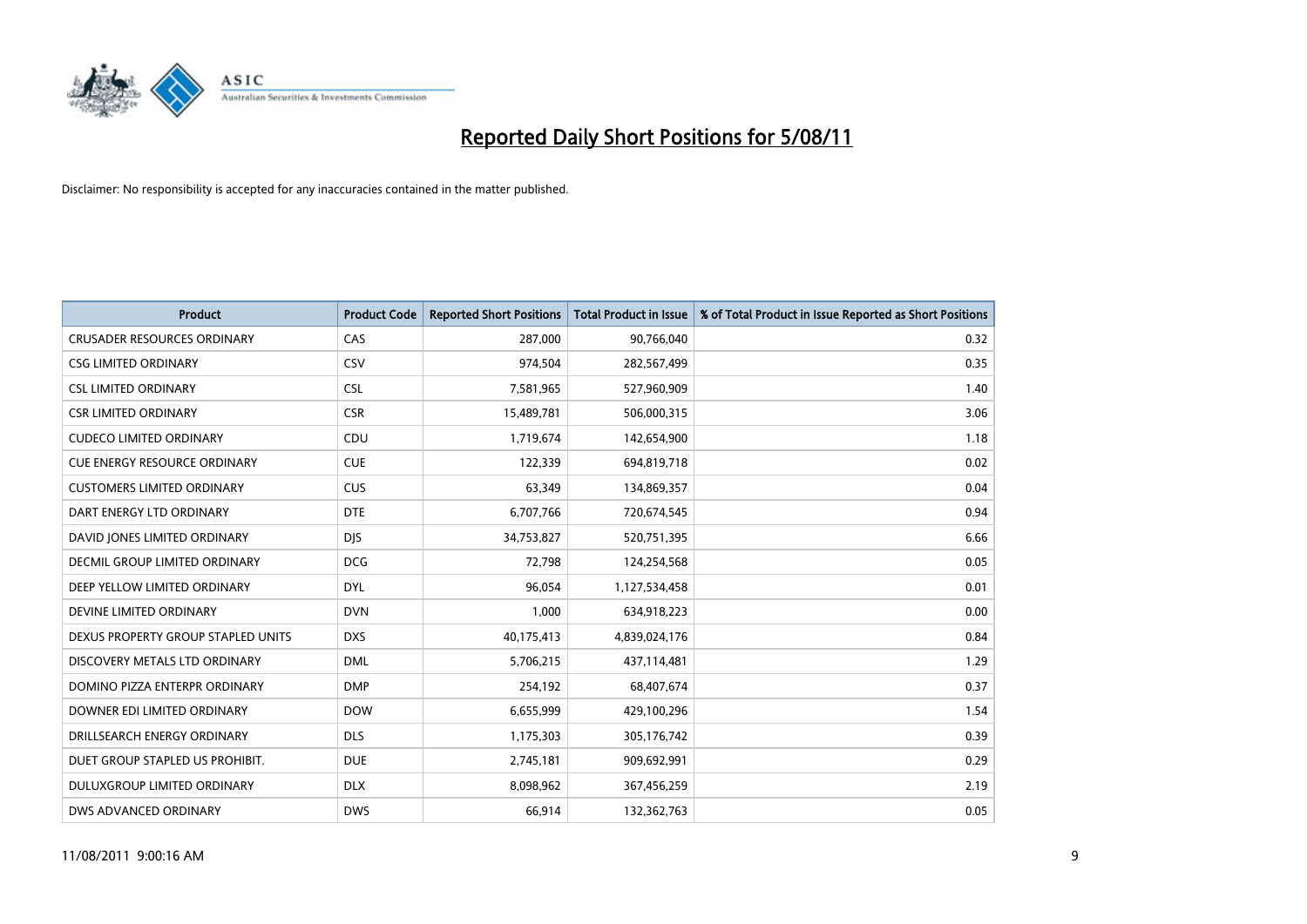

| <b>Product</b>                       | <b>Product Code</b> | <b>Reported Short Positions</b> | <b>Total Product in Issue</b> | % of Total Product in Issue Reported as Short Positions |
|--------------------------------------|---------------------|---------------------------------|-------------------------------|---------------------------------------------------------|
| <b>EASTERN STAR GAS ORDINARY</b>     | ESG                 | 19,945,085                      | 991,817,041                   | 2.01                                                    |
| ECHO ENTERTAINMENT ORDINARY          | <b>EGP</b>          | 1,654,316                       | 688,019,737                   | 0.25                                                    |
| <b>ELDERS LIMITED ORDINARY</b>       | <b>ELD</b>          | 17,683,188                      | 448,598,480                   | 3.93                                                    |
| ELDORADO GOLD CORP CDI 1:1           | EAU                 | 17,068                          | 11,658,431                    | 0.15                                                    |
| ELEMENTAL MINERALS ORDINARY          | <b>ELM</b>          | 515,823                         | 173,223,082                   | 0.30                                                    |
| ELEMENTOS LIMITED ORDINARY           | <b>ELT</b>          | 8                               | 77,068,979                    | 0.00                                                    |
| ELIXIR PETROLEUM LTD ORDINARY        | <b>EXR</b>          | 324,400                         | 188,988,472                   | 0.17                                                    |
| <b>EMECO HOLDINGS ORDINARY</b>       | <b>EHL</b>          | 1,814,351                       | 631,237,586                   | 0.29                                                    |
| ENERGIA MINERALS LTD ORDINARY        | <b>EMX</b>          | 139,366                         | 82,500,005                    | 0.17                                                    |
| <b>ENERGY RESOURCES ORDINARY 'A'</b> | ERA                 | 5,233,298                       | 190,737,934                   | 2.75                                                    |
| ENERGY WORLD CORPOR. ORDINARY        | <b>EWC</b>          | 26,981,042                      | 1,734,166,672                 | 1.55                                                    |
| <b>ENTEK ENERGY LTD ORDINARY</b>     | ETE                 | 489,903                         | 510,657,387                   | 0.10                                                    |
| <b>ENTELLECT LIMITED ORDINARY</b>    | <b>ESN</b>          | 464,050                         | 985,337,932                   | 0.05                                                    |
| <b>ENVESTRA LIMITED ORDINARY</b>     | <b>ENV</b>          | 3,283,287                       | 1,468,560,201                 | 0.21                                                    |
| EQUATORIAL RES LTD ORDINARY          | EQX                 | 20,958                          | 101,667,922                   | 0.02                                                    |
| EXCO RESOURCES LTD ORDINARY          | EXS                 | 3,897                           | 348,544,187                   | 0.00                                                    |
| EXTRACT RESOURCES ORDINARY           | <b>EXT</b>          | 515,957                         | 251,336,404                   | 0.18                                                    |
| FAIRFAX MEDIA LTD ORDINARY           | <b>FXI</b>          | 309,882,253                     | 2,351,955,725                 | 13.17                                                   |
| <b>FANTASTIC HOLDINGS ORDINARY</b>   | <b>FAN</b>          | 1,223                           | 102,739,538                   | 0.00                                                    |
| FAR LTD ORDINARY                     | <b>FAR</b>          | 21,276,945                      | 1,245,401,164                 | 1.71                                                    |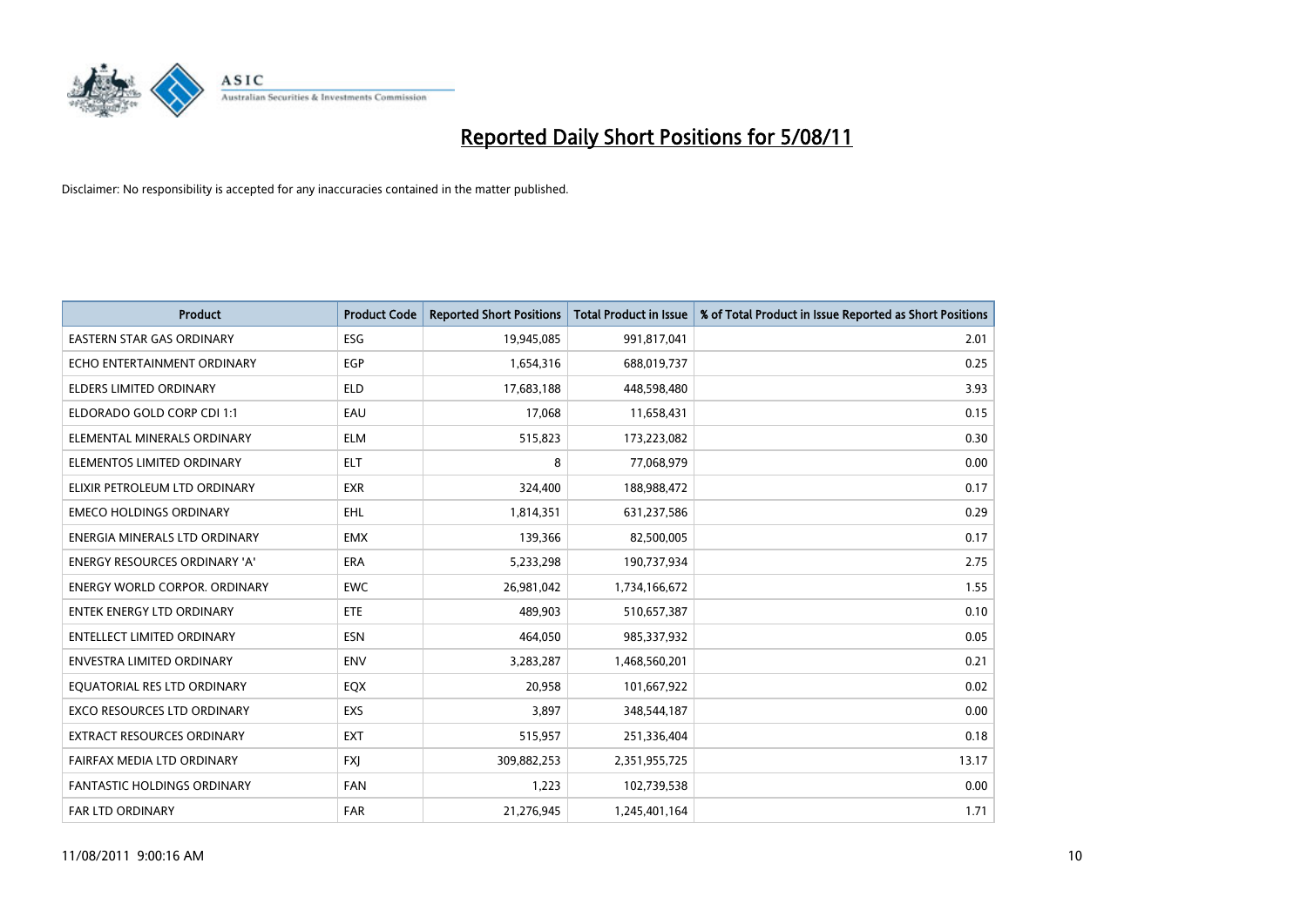

| <b>Product</b>                        | <b>Product Code</b> | <b>Reported Short Positions</b> | Total Product in Issue | % of Total Product in Issue Reported as Short Positions |
|---------------------------------------|---------------------|---------------------------------|------------------------|---------------------------------------------------------|
| FERRAUS LIMITED ORDINARY              | <b>FRS</b>          | 370                             | 249,598,565            | 0.00                                                    |
| FISHER & PAYKEL APP. ORDINARY         | <b>FPA</b>          | 18,298                          | 724,235,162            | 0.00                                                    |
| FISHER & PAYKEL H. ORDINARY           | <b>FPH</b>          | 2,418,209                       | 525,362,450            | 0.46                                                    |
| FKP PROPERTY GROUP STAPLED SECURITIES | <b>FKP</b>          | 28,866,246                      | 1,185,077,223          | 2.41                                                    |
| FLEETWOOD CORP ORDINARY               | <b>FWD</b>          | 549,273                         | 57,847,937             | 0.93                                                    |
| FLETCHER BUILDING ORDINARY            | <b>FBU</b>          | 7,323,953                       | 678,573,570            | 1.08                                                    |
| <b>FLEXIGROUP LIMITED ORDINARY</b>    | <b>FXL</b>          | 24,898                          | 276,292,173            | 0.01                                                    |
| <b>FLIGHT CENTRE ORDINARY</b>         | <b>FLT</b>          | 4,532,724                       | 99,959,845             | 4.51                                                    |
| FLINDERS MINES LTD ORDINARY           | <b>FMS</b>          | 21,514,233                      | 1,820,839,571          | 1.17                                                    |
| <b>FOCUS MINERALS LTD ORDINARY</b>    | <b>FML</b>          | 2,966,250                       | 3,440,515,431          | 0.09                                                    |
| <b>FORGE GROUP LIMITED ORDINARY</b>   | <b>FGE</b>          | 97,415                          | 82,924,014             | 0.11                                                    |
| FORTE ENERGY NL ORDINARY              | <b>FTE</b>          | 2,658,986                       | 695,589,311            | 0.38                                                    |
| FORTESCUE METALS GRP ORDINARY         | <b>FMG</b>          | 45,842,981                      | 3,113,348,659          | 1.46                                                    |
| <b>FOSTER'S GROUP ORDINARY</b>        | FGL                 | 11,274,241                      | 1,940,894,542          | 0.56                                                    |
| FTD CORPORATION ORDINARY              | <b>FTD</b>          | 8,088                           | 36,474,593             | 0.02                                                    |
| <b>FUNTASTIC LIMITED ORDINARY</b>     | <b>FUN</b>          | 322,528                         | 340,997,682            | 0.09                                                    |
| <b>G.U.D. HOLDINGS ORDINARY</b>       | <b>GUD</b>          | 349,818                         | 69,089,611             | 0.50                                                    |
| <b>GALAXY RESOURCES ORDINARY</b>      | GXY                 | 1,659,263                       | 323,327,000            | 0.51                                                    |
| <b>GEODYNAMICS LIMITED ORDINARY</b>   | GDY                 | 35,392                          | 337,084,174            | 0.01                                                    |
| <b>GINDALBIE METALS LTD ORDINARY</b>  | <b>GBG</b>          | 39,441,985                      | 988,710,739            | 3.98                                                    |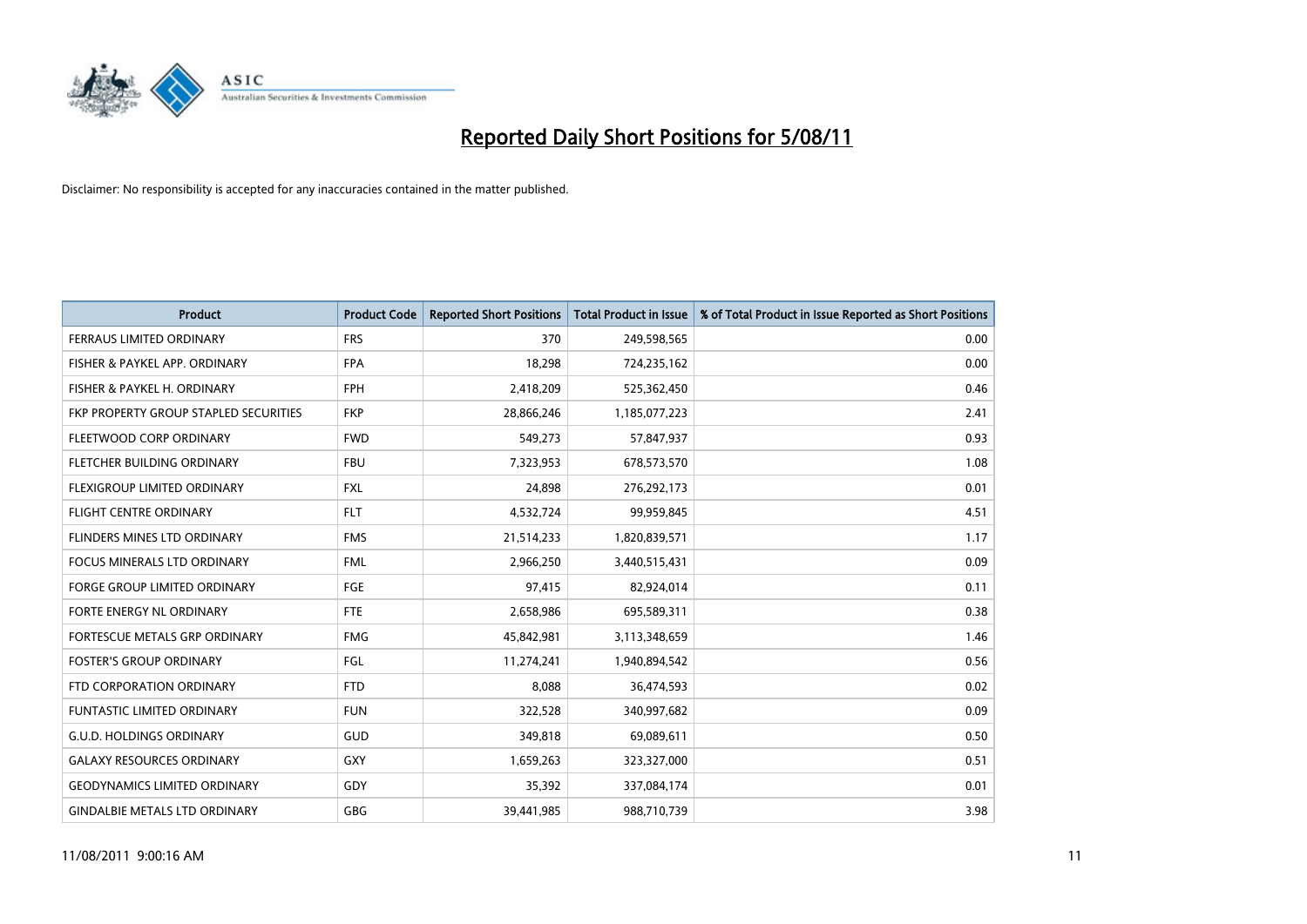

| <b>Product</b>                            | <b>Product Code</b> | <b>Reported Short Positions</b> | <b>Total Product in Issue</b> | % of Total Product in Issue Reported as Short Positions |
|-------------------------------------------|---------------------|---------------------------------|-------------------------------|---------------------------------------------------------|
| <b>GLOBAL MINING ORDINARY</b>             | <b>GMI</b>          | 8,951                           | 191,820,968                   | 0.00                                                    |
| <b>GLOUCESTER COAL ORDINARY</b>           | <b>GCL</b>          | 398.879                         | 202,905,967                   | 0.19                                                    |
| <b>GME RESOURCES LTD ORDINARY</b>         | <b>GME</b>          | 800                             | 322,635,902                   | 0.00                                                    |
| <b>GOLD ONE INT LTD ORDINARY</b>          | GDO                 | 27,000                          | 808,990,251                   | 0.00                                                    |
| <b>GOLDEN WEST RESOURCE ORDINARY</b>      | <b>GWR</b>          | 1,617                           | 192,082,567                   | 0.00                                                    |
| <b>GOODMAN FIELDER, ORDINARY</b>          | GFF                 | 25,667,024                      | 1,380,386,438                 | 1.84                                                    |
| <b>GOODMAN GROUP STAPLED US PROHIBIT.</b> | <b>GMG</b>          | 26,332,766                      | 7,394,607,411                 | 0.34                                                    |
| <b>GPT GROUP STAPLED SEC.</b>             | <b>GPT</b>          | 14,957,554                      | 1,855,529,431                 | 0.80                                                    |
| <b>GRAINCORP LIMITED A CLASS ORDINARY</b> | <b>GNC</b>          | 843,890                         | 198,318,900                   | 0.41                                                    |
| <b>GRANGE RESOURCES, ORDINARY</b>         | <b>GRR</b>          | 90,668                          | 1,153,181,487                 | 0.00                                                    |
| <b>GREENCAP LIMITED ORDINARY</b>          | GCG                 |                                 | 262,515,385                   | 0.00                                                    |
| <b>GREENLAND MIN EN LTD ORDINARY</b>      | GGG                 | 2,146,781                       | 410,407,582                   | 0.52                                                    |
| <b>GRYPHON MINERALS LTD ORDINARY</b>      | GRY                 | 2.366.022                       | 299,922,058                   | 0.77                                                    |
| <b>GUILDFORD COAL LTD ORDINARY</b>        | <b>GUF</b>          | 1,698,029                       | 217,469,617                   | 0.78                                                    |
| <b>GUINNESS PEAT GROUP. CDI 1:1</b>       | <b>GPG</b>          | 1,226,373                       | 252,553,989                   | 0.48                                                    |
| <b>GUNNS LIMITED ORDINARY</b>             | <b>GNS</b>          | 69,699,324                      | 848,401,559                   | 8.21                                                    |
| <b>GWA GROUP LTD ORDINARY</b>             | <b>GWA</b>          | 7,489,487                       | 301,525,014                   | 2.46                                                    |
| HARVEY NORMAN ORDINARY                    | <b>HVN</b>          | 58,256,928                      | 1,062,316,784                 | 5.49                                                    |
| HASTIE GROUP LIMITED ORDINARY             | <b>HST</b>          | 9,902,855                       | 1,367,511,426                 | 0.73                                                    |
| HASTINGS DIVERSIFIED STAPLED SECURITY     | <b>HDF</b>          | 2.022.418                       | 530,001,072                   | 0.37                                                    |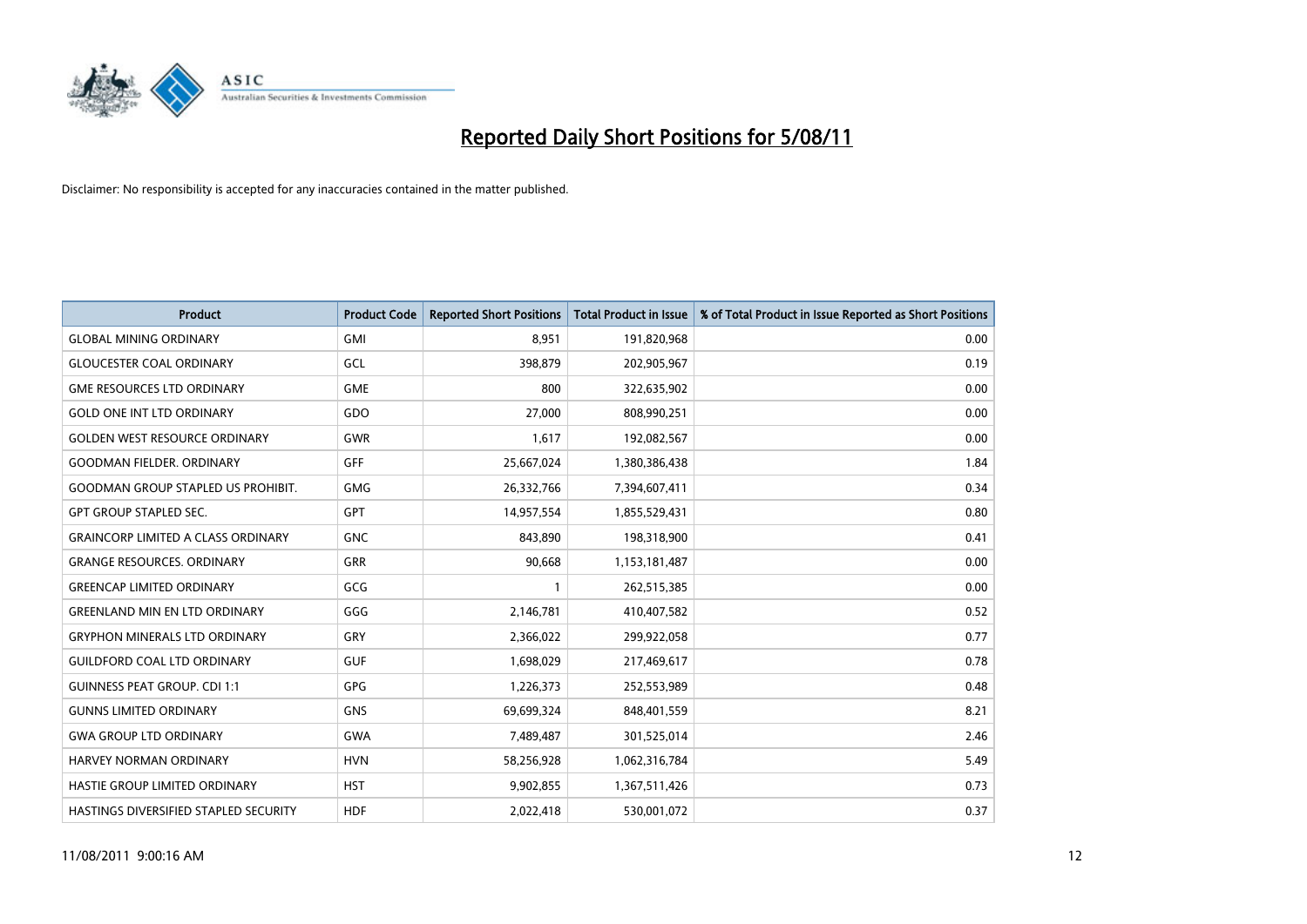

| <b>Product</b>                       | <b>Product Code</b> | <b>Reported Short Positions</b> | <b>Total Product in Issue</b> | % of Total Product in Issue Reported as Short Positions |
|--------------------------------------|---------------------|---------------------------------|-------------------------------|---------------------------------------------------------|
| <b>HEARTWARE INT INC CDI 35:1</b>    | <b>HIN</b>          | 272,008                         | 48,598,550                    | 0.56                                                    |
| <b>HENDERSON GROUP CDI 1:1</b>       | <b>HGG</b>          | 6,113,443                       | 628,839,582                   | 0.98                                                    |
| HEA HOLDINGS LIMITED ORDINARY        | <b>HFA</b>          | 461,673                         | 117,332,831                   | 0.38                                                    |
| HIGHLANDS PACIFIC ORDINARY           | <b>HIG</b>          | 2,594,286                       | 686,082,148                   | 0.38                                                    |
| HILLGROVE RES LTD ORDINARY           | <b>HGO</b>          | 513,491                         | 793,698,575                   | 0.07                                                    |
| HILLS HOLDINGS LTD ORDINARY          | <b>HIL</b>          | 3,440,480                       | 249,139,016                   | 1.37                                                    |
| HORIZON OIL LIMITED ORDINARY         | <b>HZN</b>          | 9,918,623                       | 1,130,811,515                 | 0.88                                                    |
| HUNNU COAL LIMITED ORDINARY          | <b>HUN</b>          | 180,466                         | 216,565,002                   | 0.09                                                    |
| ICON ENERGY LIMITED ORDINARY         | <b>ICN</b>          | 67,000                          | 469,301,394                   | 0.01                                                    |
| <b>IINET LIMITED ORDINARY</b>        | <b>IIN</b>          | 1,413,614                       | 152,169,119                   | 0.92                                                    |
| IKWEZI MINING LTD ORDINARY           | <b>IKW</b>          | 2,683,423                       | 168,800,000                   | 1.59                                                    |
| <b>ILUKA RESOURCES ORDINARY</b>      | <b>ILU</b>          | 2,742,263                       | 418,700,517                   | 0.65                                                    |
| <b>IMDEX LIMITED ORDINARY</b>        | <b>IMD</b>          | 21,011                          | 199,414,165                   | 0.01                                                    |
| IMF (AUSTRALIA) LTD ORDINARY         | <b>IMF</b>          | 329,544                         | 123,828,193                   | 0.26                                                    |
| <b>IMX RESOURCES LTD ORDINARY</b>    | <b>IXR</b>          | 20,000                          | 262,612,803                   | 0.01                                                    |
| <b>INCITEC PIVOT ORDINARY</b>        | <b>IPL</b>          | 3,167,599                       | 1,628,730,107                 | 0.18                                                    |
| <b>INDAGO RESOURCES LTD ORDINARY</b> | <b>IDG</b>          | 8,179                           | 4,920,997                     | 0.17                                                    |
| INDEPENDENCE GROUP ORDINARY          | <b>IGO</b>          | 1,143,876                       | 202,907,135                   | 0.55                                                    |
| <b>INDOPHIL RESOURCES ORDINARY</b>   | <b>IRN</b>          | 15,100,043                      | 995,437,860                   | 1.50                                                    |
| <b>INDUSTREA LIMITED ORDINARY</b>    | IDL                 | 1,530,988                       | 364,733,566                   | 0.42                                                    |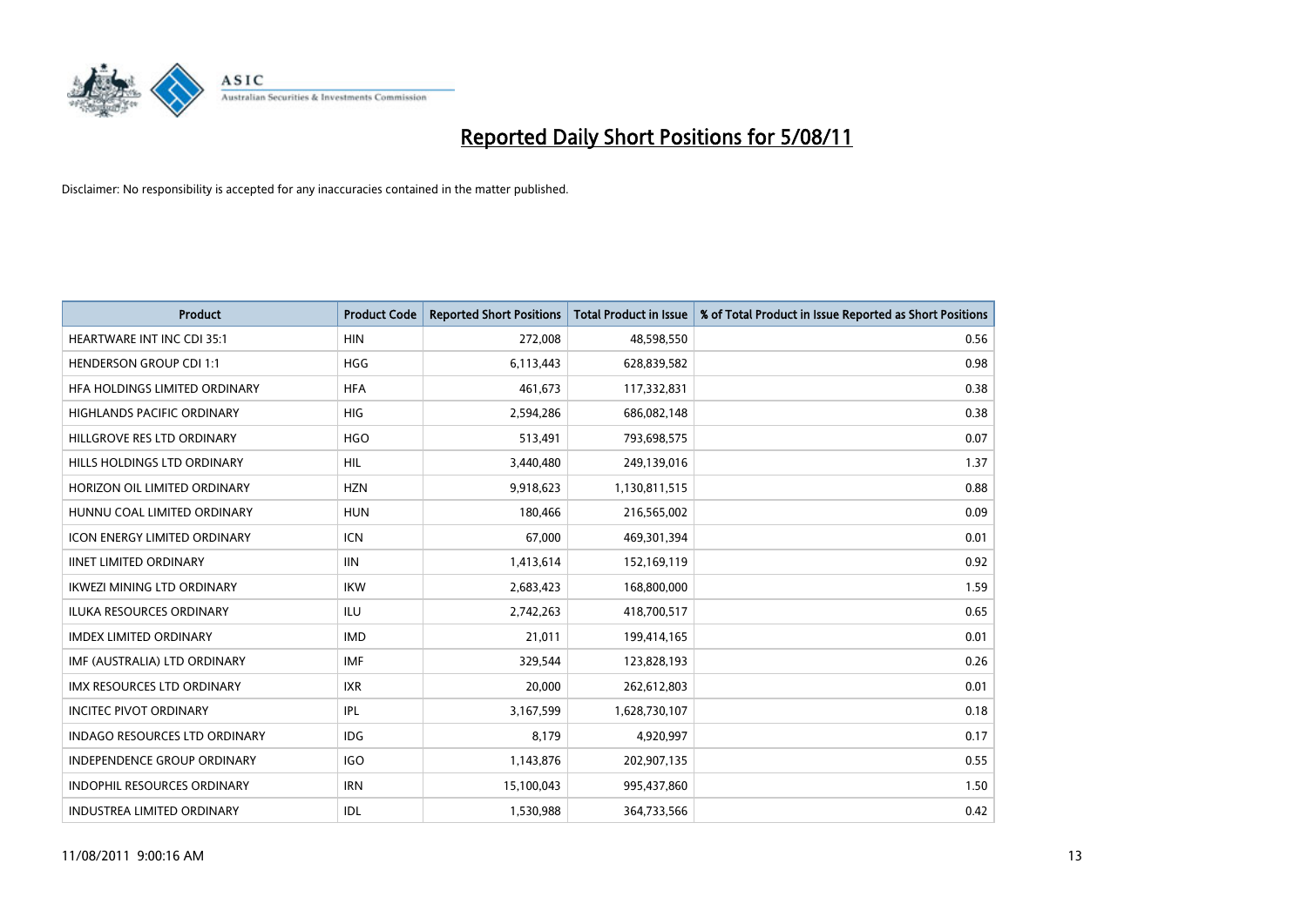

| <b>Product</b>                                  | <b>Product Code</b> | <b>Reported Short Positions</b> | <b>Total Product in Issue</b> | % of Total Product in Issue Reported as Short Positions |
|-------------------------------------------------|---------------------|---------------------------------|-------------------------------|---------------------------------------------------------|
| <b>INFIGEN ENERGY STAPLED SECURITIES</b>        | <b>IFN</b>          | 4,301,279                       | 762,265,972                   | 0.57                                                    |
| ING RE COM GROUP STAPLED SECURITIES             | ILF                 | 9,075                           | 441,029,194                   | 0.00                                                    |
| <b>INSURANCE AUSTRALIA ORDINARY</b>             | <b>IAG</b>          | 10,041,428                      | 2,079,034,021                 | 0.47                                                    |
| INT GOLDFIELDS LTD ORDINARY                     | <b>IGS</b>          | 11,197,682                      | 571,520,386                   | 1.96                                                    |
| INTEGRA MINING LTD. ORDINARY                    | <b>IGR</b>          | 5,532,379                       | 841,525,727                   | 0.66                                                    |
| <b>INTREPID MINES ORDINARY</b>                  | <b>IAU</b>          | 4,502,149                       | 522,300,939                   | 0.85                                                    |
| <b>INVESTA OFFICE FUND STAPLED SECURITIES</b>   | <b>IOF</b>          | 12,325,648                      | 2,729,071,212                 | 0.45                                                    |
| <b>INVOCARE LIMITED ORDINARY</b>                | <b>IVC</b>          | 987,023                         | 107,912,897                   | 0.91                                                    |
| ION LIMITED ORDINARY                            | <b>ION</b>          | 164,453                         | 256,365,105                   | 0.06                                                    |
| <b>IOOF HOLDINGS LTD ORDINARY</b>               | IFL.                | 1,072,445                       | 229,794,395                   | 0.45                                                    |
| IRESS MARKET TECH. ORDINARY                     | <b>IRE</b>          | 2,012,709                       | 126,992,462                   | 1.56                                                    |
| <b>IRON ORE HOLDINGS ORDINARY</b>               | <b>IOH</b>          | 20,025                          | 166,087,005                   | 0.01                                                    |
| ISHARES MSCI AUS 200 ISHARES MSCI AUS 200       | IOZ                 | 29,976                          | 2,400,836                     | 1.25                                                    |
| ISHARES MSCI EM MKTS CDI 1:1                    | <b>IEM</b>          | 18,083                          | 425,700,000                   | 0.00                                                    |
| ISHARES S&P 500 CDI 1:1                         | <b>IVV</b>          | 15,621                          | 116,350,000                   | 0.01                                                    |
| ISHARES S&P HIGH DIV ISHARES S&P HIGH DIV       | <b>IHD</b>          | 5,733                           | 2,300,931                     | 0.25                                                    |
| ISHARES SMALL ORDS ISHARES SMALL ORDS           | <b>ISO</b>          | 78,354                          | 3,901,916                     | 2.01                                                    |
| <b>IVANHOE AUSTRALIA ORDINARY</b>               | <b>IVA</b>          | 86,775                          | 418,709,553                   | 0.01                                                    |
| <b>IAMES HARDIE INDUST CHESS DEPOSITARY INT</b> | <b>IHX</b>          | 26,599,435                      | 437,311,611                   | 6.06                                                    |
| <b>JAMESON RESOURCES ORDINARY</b>               | IAL                 | 1,600,000                       | 95,828,865                    | 1.67                                                    |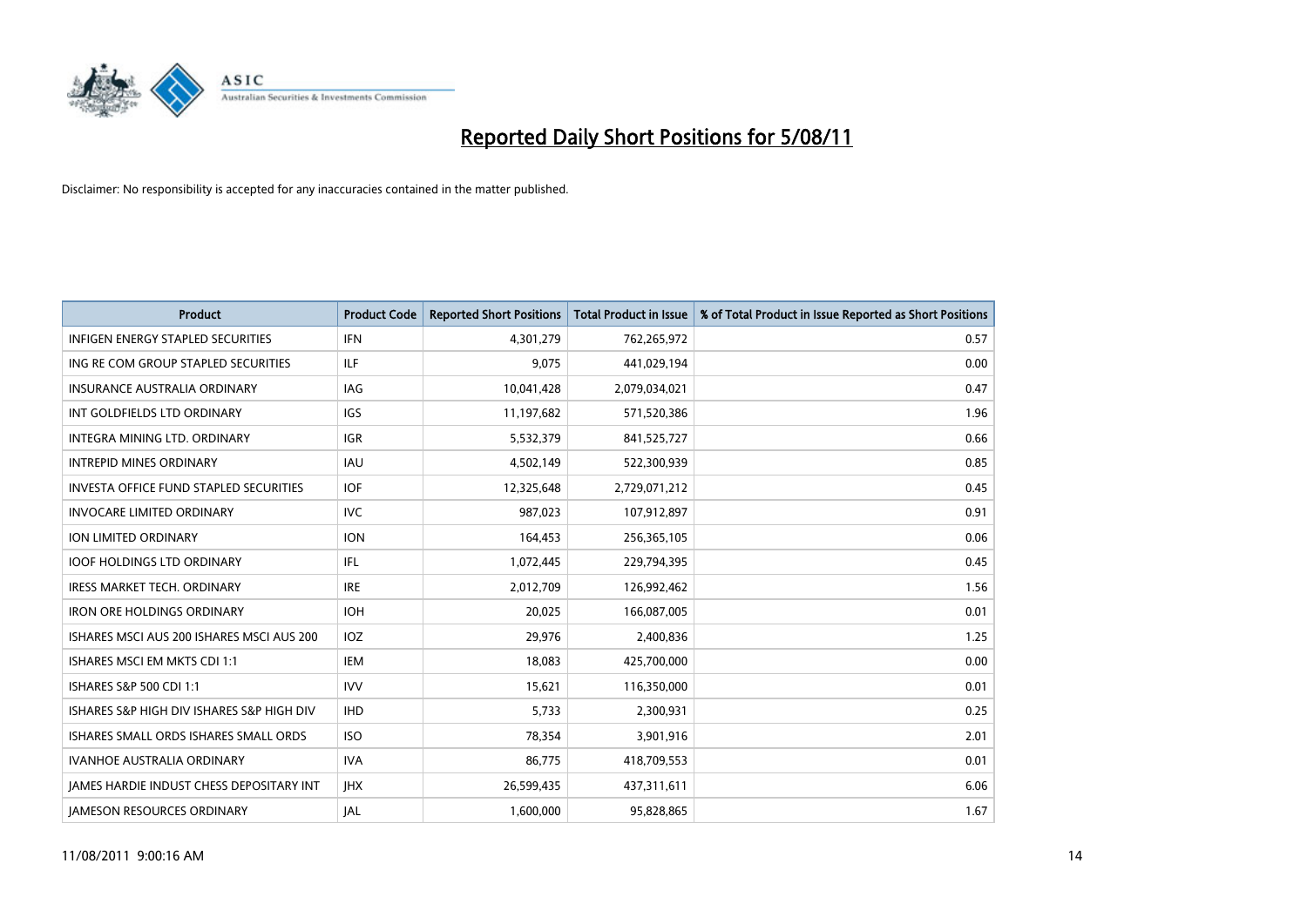

| <b>Product</b>                      | <b>Product Code</b> | <b>Reported Short Positions</b> | <b>Total Product in Issue</b> | % of Total Product in Issue Reported as Short Positions |
|-------------------------------------|---------------------|---------------------------------|-------------------------------|---------------------------------------------------------|
| <b>JB HI-FI LIMITED ORDINARY</b>    | <b>IBH</b>          | 17,379,077                      | 98,535,763                    | 17.61                                                   |
| KAGARA LTD ORDINARY                 | KZL                 | 9,857,206                       | 717,943,836                   | 1.37                                                    |
| KAIRIKI ENERGY LTD RIGHTS 19-AUG-11 | <b>KIKRB</b>        | 840,000                         | 1,781,283,996                 | 0.05                                                    |
| KANGAROO RES LTD ORDINARY           | <b>KRL</b>          | 600,000                         | 3,434,430,012                 | 0.02                                                    |
| KAROON GAS AUSTRALIA ORDINARY       | <b>KAR</b>          | 1,859,114                       | 221,420,769                   | 0.82                                                    |
| KASBAH RESOURCES ORDINARY           | KAS                 | 19,883                          | 364,262,596                   | 0.01                                                    |
| KATHMANDU HOLD LTD ORDINARY         | <b>KMD</b>          | 1,025,865                       | 200,000,000                   | 0.50                                                    |
| <b>KEYBRIDGE CAPITAL ORDINARY</b>   | <b>KBC</b>          | 5,999                           | 172,070,564                   | 0.00                                                    |
| KIMBERLEY METALS LTD ORDINARY       | <b>KBL</b>          | 1,820                           | 164,452,978                   | 0.00                                                    |
| KINGSGATE CONSOLID. ORDINARY        | <b>KCN</b>          | 2,481,914                       | 135,338,157                   | 1.82                                                    |
| KINGSROSE MINING LTD ORDINARY       | <b>KRM</b>          | 512,494                         | 266,088,064                   | 0.19                                                    |
| LEIGHTON HOLDINGS ORDINARY          | LEI                 | 6,786,889                       | 336,515,596                   | 2.02                                                    |
| LEND LEASE GROUP UNIT/ORD STAPLED   | LLC                 | 3,287,479                       | 570,915,669                   | 0.56                                                    |
| LEYSHON RESOURCES ORDINARY          | <b>LRL</b>          |                                 | 246,525,724                   | 0.00                                                    |
| LINC ENERGY LTD ORDINARY            | <b>LNC</b>          | 6,272,996                       | 503,418,900                   | 1.24                                                    |
| LIQUEFIED NATURAL ORDINARY          | LNG                 | 370.140                         | 267,699,015                   | 0.14                                                    |
| LUDOWICI LIMITED ORDINARY           | LDW                 | 6,496                           | 29,353,354                    | 0.02                                                    |
| LYNAS CORPORATION ORDINARY          | <b>LYC</b>          | 40,572,696                      | 1,713,646,913                 | 2.39                                                    |
| M2 TELECOMMUNICATION ORDINARY       | <b>MTU</b>          | 3,791                           | 123,731,285                   | 0.00                                                    |
| MACARTHUR COAL ORDINARY             | <b>MCC</b>          | 1,527,999                       | 302,092,343                   | 0.49                                                    |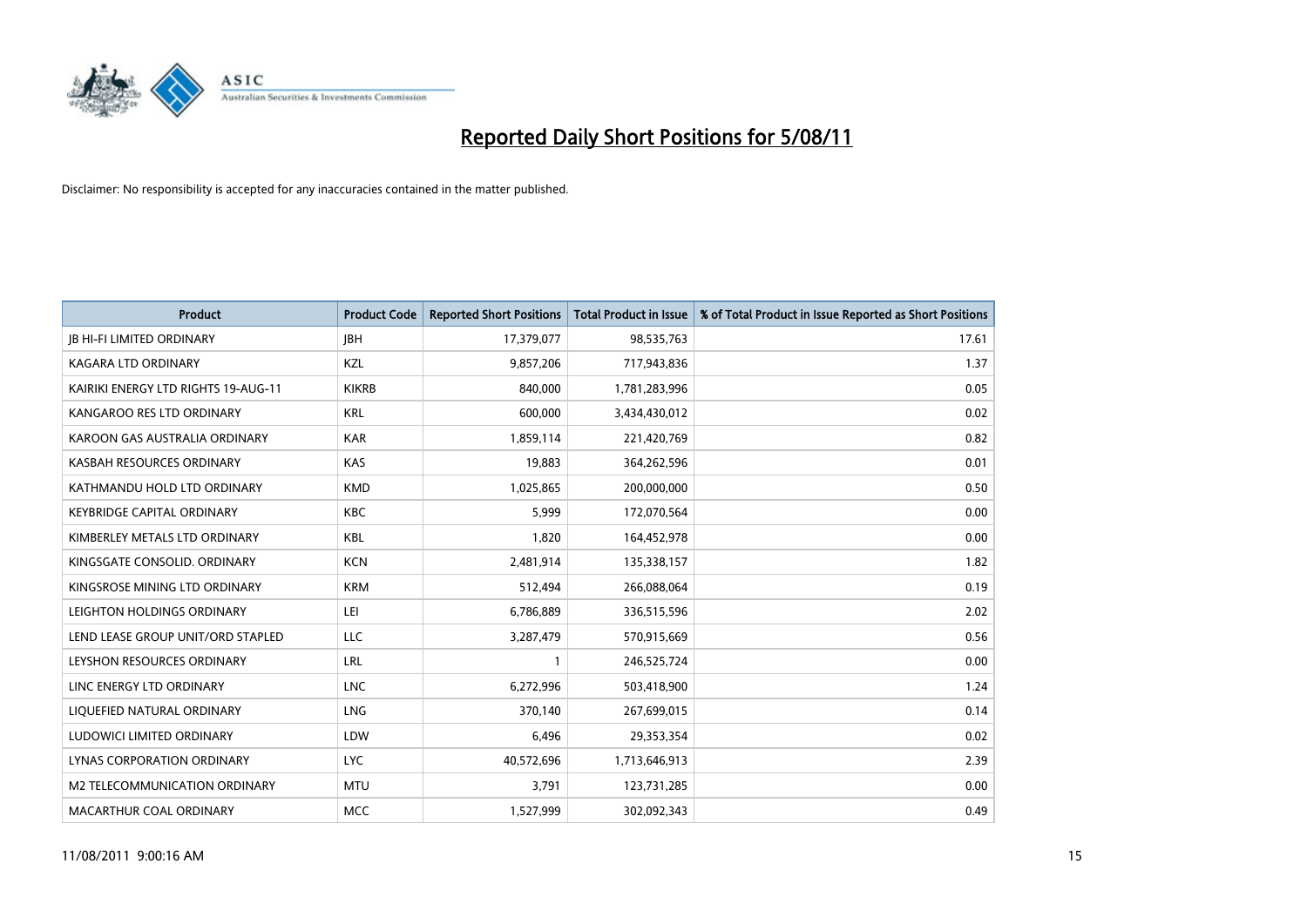

| <b>Product</b>                        | <b>Product Code</b> | <b>Reported Short Positions</b> | <b>Total Product in Issue</b> | % of Total Product in Issue Reported as Short Positions |
|---------------------------------------|---------------------|---------------------------------|-------------------------------|---------------------------------------------------------|
| <b>MACMAHON HOLDINGS ORDINARY</b>     | <b>MAH</b>          | 5,863,485                       | 733,711,705                   | 0.79                                                    |
| MACQ ATLAS ROADS GRP ORDINARY STAPLED | <b>MOA</b>          | 6,492,915                       | 452,345,907                   | 1.42                                                    |
| MACQUARIE GROUP LTD ORDINARY          | MQG                 | 4,369,961                       | 348,279,791                   | 1.22                                                    |
| MAP GROUP STAPLED US PROHIBIT.        | <b>MAP</b>          | 6,191,199                       | 1,861,210,782                 | 0.31                                                    |
| <b>MATRIX C &amp; E LTD ORDINARY</b>  | <b>MCE</b>          | 95,019                          | 77,081,507                    | 0.12                                                    |
| MCMILLAN SHAKESPEARE ORDINARY         | <b>MMS</b>          | 2,791                           | 68,081,810                    | 0.00                                                    |
| MCPHERSON'S LTD ORDINARY              | <b>MCP</b>          | 225,339                         | 72,401,758                    | 0.31                                                    |
| MEDUSA MINING LTD ORDINARY            | <b>MML</b>          | 1,924,143                       | 188,233,911                   | 1.00                                                    |
| MELBOURNE IT LIMITED ORDINARY         | MLB                 | 178,636                         | 80,662,621                    | 0.23                                                    |
| MEO AUSTRALIA LTD ORDINARY            | <b>MEO</b>          | 678,760                         | 539,913,260                   | 0.11                                                    |
| <b>MERMAID MARINE ORDINARY</b>        | <b>MRM</b>          | 1,946,224                       | 215,376,756                   | 0.90                                                    |
| MESOBLAST LIMITED ORDINARY            | <b>MSB</b>          | 1,664,016                       | 280,425,258                   | 0.59                                                    |
| METALS X LIMITED ORDINARY             | <b>MLX</b>          | 326,940                         | 1,365,661,782                 | 0.03                                                    |
| METCASH LIMITED ORDINARY              | <b>MTS</b>          | 31,625,136                      | 768,928,924                   | 4.10                                                    |
| METGASCO LIMITED ORDINARY             | <b>MEL</b>          | 776,819                         | 276,213,791                   | 0.29                                                    |
| METMINCO LIMITED ORDINARY             | <b>MNC</b>          | 4,543,522                       | 1,462,616,146                 | 0.31                                                    |
| MHM METALS LIMITED ORDINARY           | <b>MHM</b>          | 97,433                          | 102,252,570                   | 0.10                                                    |
| MICLYN EXP OFFSHR ORDINARY            | <b>MIO</b>          | 315,520                         | 274,618,684                   | 0.11                                                    |
| MINARA RESOURCES ORDINARY             | <b>MRE</b>          | 17,350,173                      | 1,169,424,487                 | 1.48                                                    |
| MINCOR RESOURCES NL ORDINARY          | <b>MCR</b>          | 1,810,086                       | 200,608,804                   | 0.90                                                    |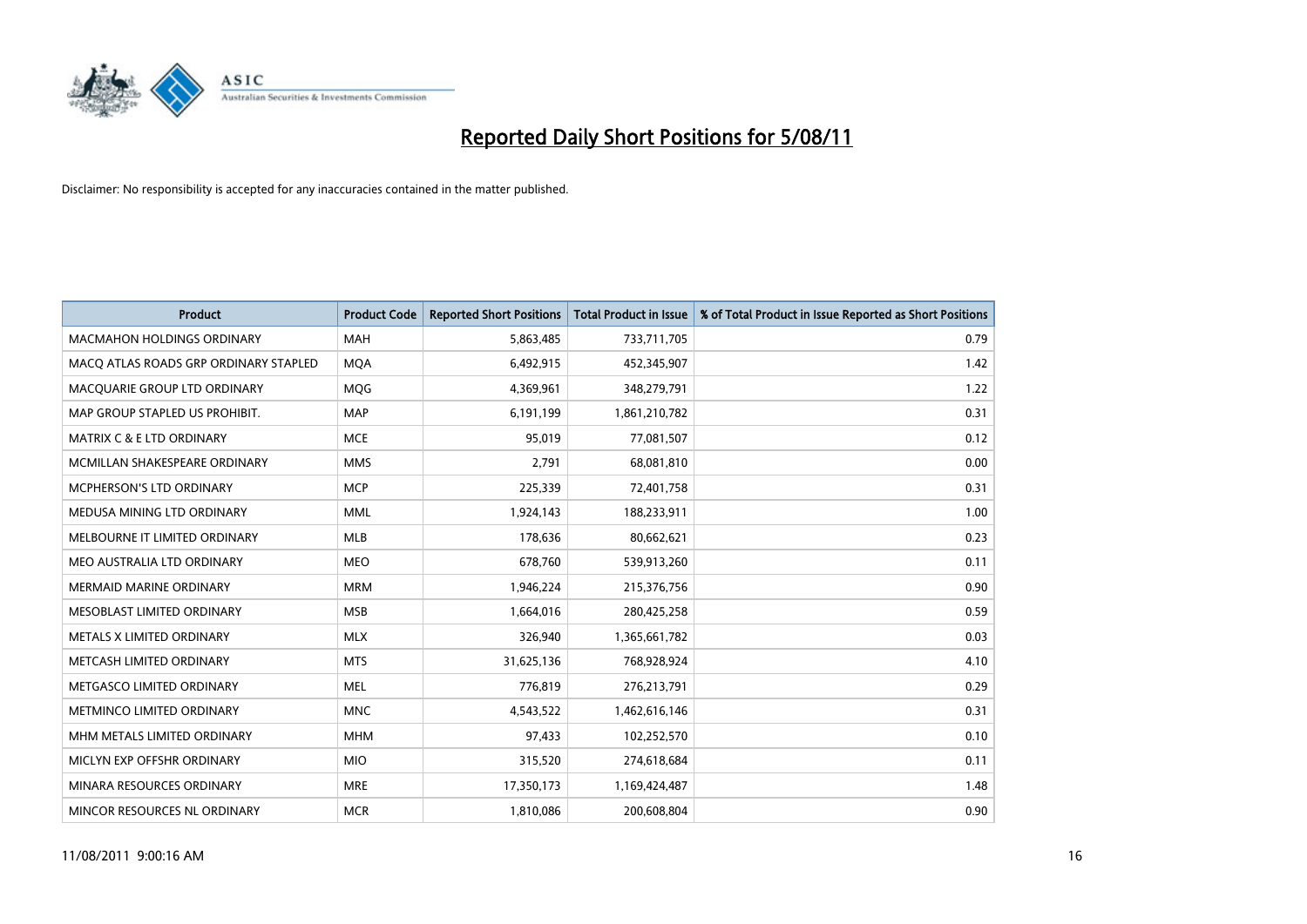

| <b>Product</b>                    | <b>Product Code</b> | <b>Reported Short Positions</b> | Total Product in Issue | % of Total Product in Issue Reported as Short Positions |
|-----------------------------------|---------------------|---------------------------------|------------------------|---------------------------------------------------------|
| MINEMAKERS LIMITED ORDINARY       | <b>MAK</b>          | 44,227                          | 227,003,950            | 0.02                                                    |
| MINERAL DEPOSITS ORDINARY         | <b>MDL</b>          | 215,843                         | 83,538,786             | 0.25                                                    |
| MINERAL RESOURCES, ORDINARY       | <b>MIN</b>          | 535,507                         | 173,773,017            | 0.31                                                    |
| MIRABELA NICKEL LTD ORDINARY      | <b>MBN</b>          | 11,911,125                      | 491,781,237            | 2.41                                                    |
| MIRVAC GROUP STAPLED SECURITIES   | <b>MGR</b>          | 32,213,263                      | 3,416,924,188          | 0.92                                                    |
| MISSION NEWENERGY ORDINARY        | <b>MBT</b>          | 1,400                           | 8,634,036              | 0.02                                                    |
| <b>MOLOPO ENERGY LTD ORDINARY</b> | <b>MPO</b>          | 1,532,996                       | 245,579,810            | 0.62                                                    |
| MONADELPHOUS GROUP ORDINARY       | <b>MND</b>          | 803,164                         | 87,576,827             | 0.89                                                    |
| MORTGAGE CHOICE LTD ORDINARY      | <b>MOC</b>          | 929                             | 119,948,255            | 0.00                                                    |
| <b>MOUNT GIBSON IRON ORDINARY</b> | <b>MGX</b>          | 12,759,133                      | 1,082,570,693          | 1.17                                                    |
| MSF SUGAR LIMITED ORDINARY        | <b>MSF</b>          | 19,208                          | 69,165,378             | 0.03                                                    |
| MULTIPLEX SITES SITES             | <b>MXUPA</b>        | 172                             | 4,500,000              | 0.00                                                    |
| MURCHISON METALS LTD ORDINARY     | <b>MMX</b>          | 13,139,416                      | 437,309,555            | 2.99                                                    |
| <b>MYER HOLDINGS LTD ORDINARY</b> | <b>MYR</b>          | 34,384,649                      | 583,147,884            | 5.90                                                    |
| <b>MYSTATE LIMITED ORDINARY</b>   | <b>MYS</b>          | 1,400                           | 67,439,158             | 0.00                                                    |
| NANOSONICS LIMITED ORDINARY       | <b>NAN</b>          | 13,732                          | 230,490,585            | 0.01                                                    |
| NATIONAL AUST. BANK ORDINARY      | <b>NAB</b>          | 13,527,335                      | 2,201,147,145          | 0.62                                                    |
| NATURAL FUEL LIMITED ORDINARY     | <b>NFL</b>          |                                 | 1,121,912              | 0.00                                                    |
| NAVITAS LIMITED ORDINARY          | <b>NVT</b>          | 3,231,847                       | 375,230,115            | 0.84                                                    |
| NEPTUNE MARINE ORDINARY           | <b>NMS</b>          | 697,533                         | 1,748,545,632          | 0.04                                                    |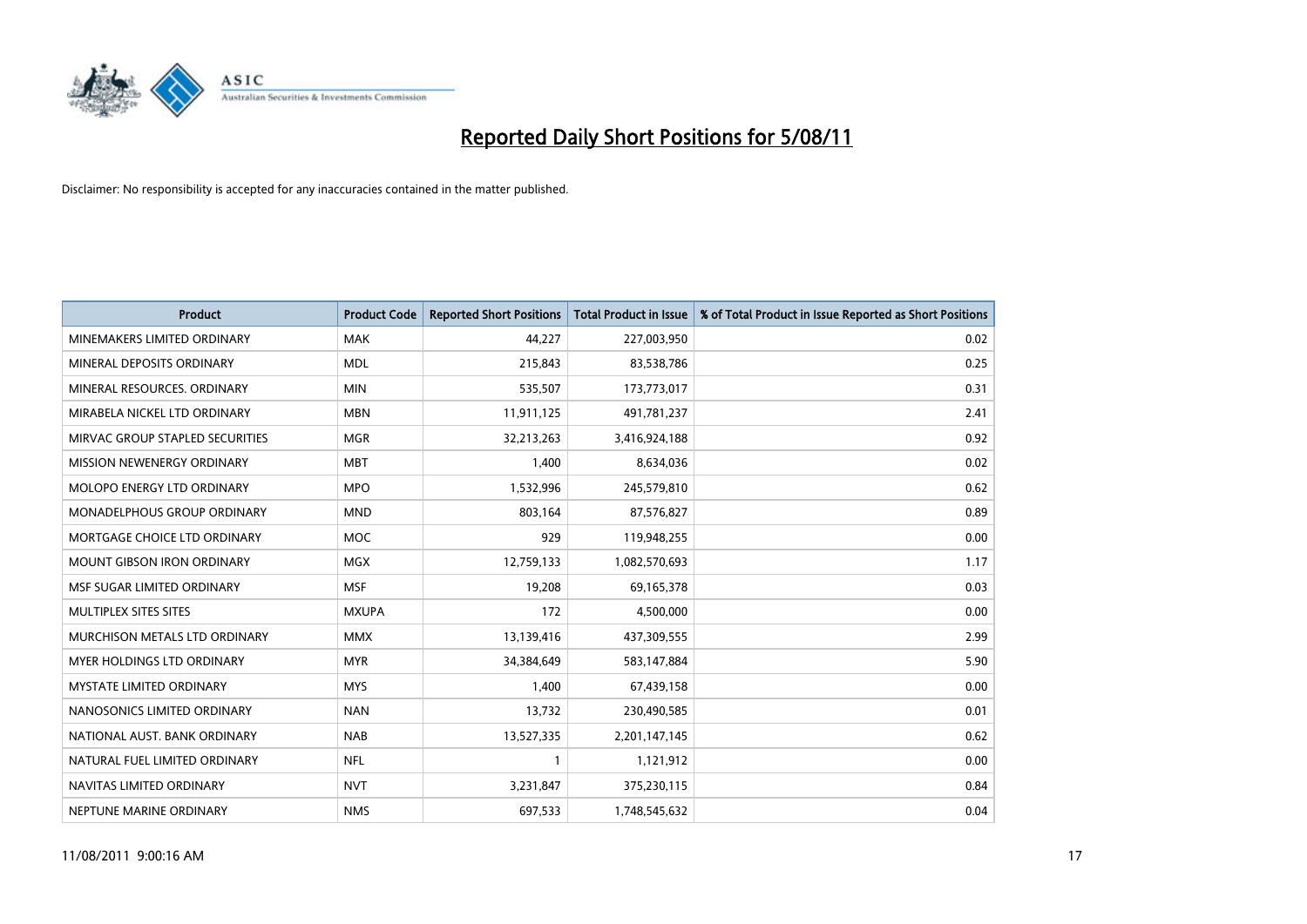

| <b>Product</b>                        | <b>Product Code</b> | <b>Reported Short Positions</b> | Total Product in Issue | % of Total Product in Issue Reported as Short Positions |
|---------------------------------------|---------------------|---------------------------------|------------------------|---------------------------------------------------------|
| NEW HOPE CORPORATION ORDINARY         | <b>NHC</b>          | 544,313                         | 830,230,549            | 0.07                                                    |
| NEWCREST MINING ORDINARY              | <b>NCM</b>          | 4,982,794                       | 765,000,000            | 0.62                                                    |
| NEWS CORP A NON-VOTING CDI            | <b>NWSLV</b>        | 4,457,497                       | 1,829,970,301          | 0.24                                                    |
| NEWS CORP B VOTING CDI                | <b>NWS</b>          | 4,713,051                       | 798,520,953            | 0.59                                                    |
| NEXBIS LIMITED ORDINARY               | <b>NBS</b>          | 63,733                          | 798,356,704            | 0.01                                                    |
| NEXTDC LIMITED ORDINARY               | <b>NXT</b>          | 1,697                           | 94,962,129             | 0.00                                                    |
| NEXUS ENERGY LIMITED ORDINARY         | <b>NXS</b>          | 18,980,559                      | 1,326,337,066          | 1.43                                                    |
| NIB HOLDINGS LIMITED ORDINARY         | <b>NHF</b>          | 238,226                         | 466,733,110            | 0.05                                                    |
| NICK SCALI LIMITED ORDINARY           | <b>NCK</b>          | 35,846                          | 81,000,000             | 0.04                                                    |
| NIDO PETROLEUM ORDINARY               | <b>NDO</b>          | 336,360                         | 1,389,163,151          | 0.02                                                    |
| NOBLE MINERAL RES ORDINARY            | <b>NMG</b>          | 682,131                         | 397,574,003            | 0.17                                                    |
| NORTHERN CREST ORDINARY               | <b>NOC</b>          | 24,345                          | 133,484,723            | 0.02                                                    |
| NORTHERN IRON LTD ORDINARY            | <b>NFE</b>          | 776,153                         | 336,084,863            | 0.23                                                    |
| NRW HOLDINGS LIMITED ORDINARY         | <b>NWH</b>          | 455,717                         | 278,888,011            | 0.15                                                    |
| NUFARM LIMITED ORDINARY               | <b>NUF</b>          | 5,742,749                       | 261,833,005            | 2.20                                                    |
| NYOTA MINERALS LTD ORDINARY           | <b>NYO</b>          | 237,000                         | 477,948,263            | 0.05                                                    |
| OAKTON LIMITED ORDINARY               | <b>OKN</b>          | 598,053                         | 93,800,235             | 0.64                                                    |
| OCEANAGOLD CORP. CHESS DEPOSITARY INT | <b>OGC</b>          | 210,764                         | 262,600,385            | 0.08                                                    |
| OCEANIA CAPITAL LTD ORDINARY          | <b>OCP</b>          | 2,500                           | 91,921,295             | 0.00                                                    |
| OIL SEARCH LTD ORDINARY               | <b>OSH</b>          | 10,637,995                      | 1,320,648,378          | 0.79                                                    |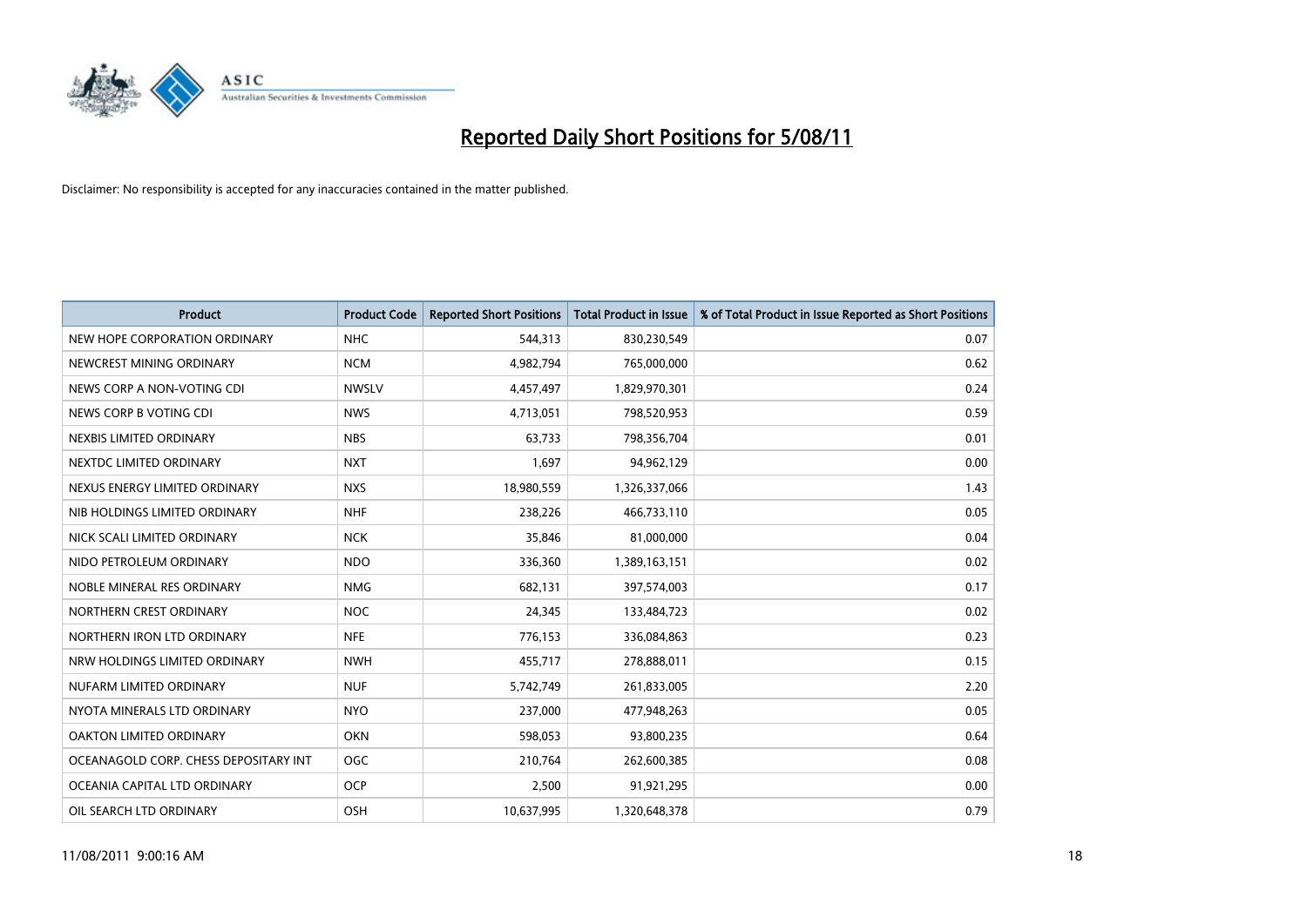

| <b>Product</b>                | <b>Product Code</b> | <b>Reported Short Positions</b> | <b>Total Product in Issue</b> | % of Total Product in Issue Reported as Short Positions |
|-------------------------------|---------------------|---------------------------------|-------------------------------|---------------------------------------------------------|
| OM HOLDINGS LIMITED ORDINARY  | OMH                 | 9,462,407                       | 504,105,150                   | 1.88                                                    |
| ONESTEEL LIMITED ORDINARY     | OST                 | 18,460,673                      | 1,338,106,652                 | 1.35                                                    |
| ORICA LIMITED ORDINARY        | ORI                 | 2,133,562                       | 363,966,570                   | 0.57                                                    |
| ORIGIN ENERGY ORDINARY        | <b>ORG</b>          | 3,145,336                       | 1,064,549,259                 | 0.27                                                    |
| OROCOBRE LIMITED ORDINARY     | <b>ORE</b>          | 101,749                         | 103,188,894                   | 0.09                                                    |
| OROTONGROUP LIMITED ORDINARY  | ORL                 | 115,935                         | 40,880,902                    | 0.28                                                    |
| OTTO ENERGY LIMITED ORDINARY  | <b>OEL</b>          | 109,204                         | 1,138,290,071                 | 0.01                                                    |
| OZ MINERALS ORDINARY          | OZL                 | 6,557,898                       | 323,877,514                   | 2.01                                                    |
| PACIFIC BRANDS ORDINARY       | <b>PBG</b>          | 12,648,845                      | 931,386,248                   | 1.36                                                    |
| PALADIN ENERGY LTD ORDINARY   | <b>PDN</b>          | 17,063,533                      | 777,698,217                   | 2.22                                                    |
| PANAUST LIMITED ORDINARY      | PNA                 | 12,326,053                      | 593,867,443                   | 2.06                                                    |
| PANORAMIC RESOURCES ORDINARY  | PAN                 | 1,388,476                       | 207,050,710                   | 0.68                                                    |
| PAPERLINX LIMITED ORDINARY    | <b>PPX</b>          | 5,966,656                       | 603,580,761                   | 0.99                                                    |
| PAPILLON RES LTD ORDINARY     | PIR                 | 405,974                         | 204,256,658                   | 0.20                                                    |
| PATTIES FOODS LTD ORDINARY    | PFL                 |                                 | 138,989,223                   | 0.00                                                    |
| PEAK RESOURCES ORDINARY       | <b>PEK</b>          | 80,120                          | 155,979,643                   | 0.05                                                    |
| PEET LIMITED ORDINARY         | <b>PPC</b>          | 102,551                         | 318,038,544                   | 0.02                                                    |
| PENINSULA ENERGY LTD ORDINARY | <b>PEN</b>          | 6,883,879                       | 2,099,337,752                 | 0.33                                                    |
| PERILYA LIMITED ORDINARY      | PEM                 | 416,044                         | 526,075,563                   | 0.08                                                    |
| PERPETUAL LIMITED ORDINARY    | PPT                 | 2,853,892                       | 44,671,129                    | 6.35                                                    |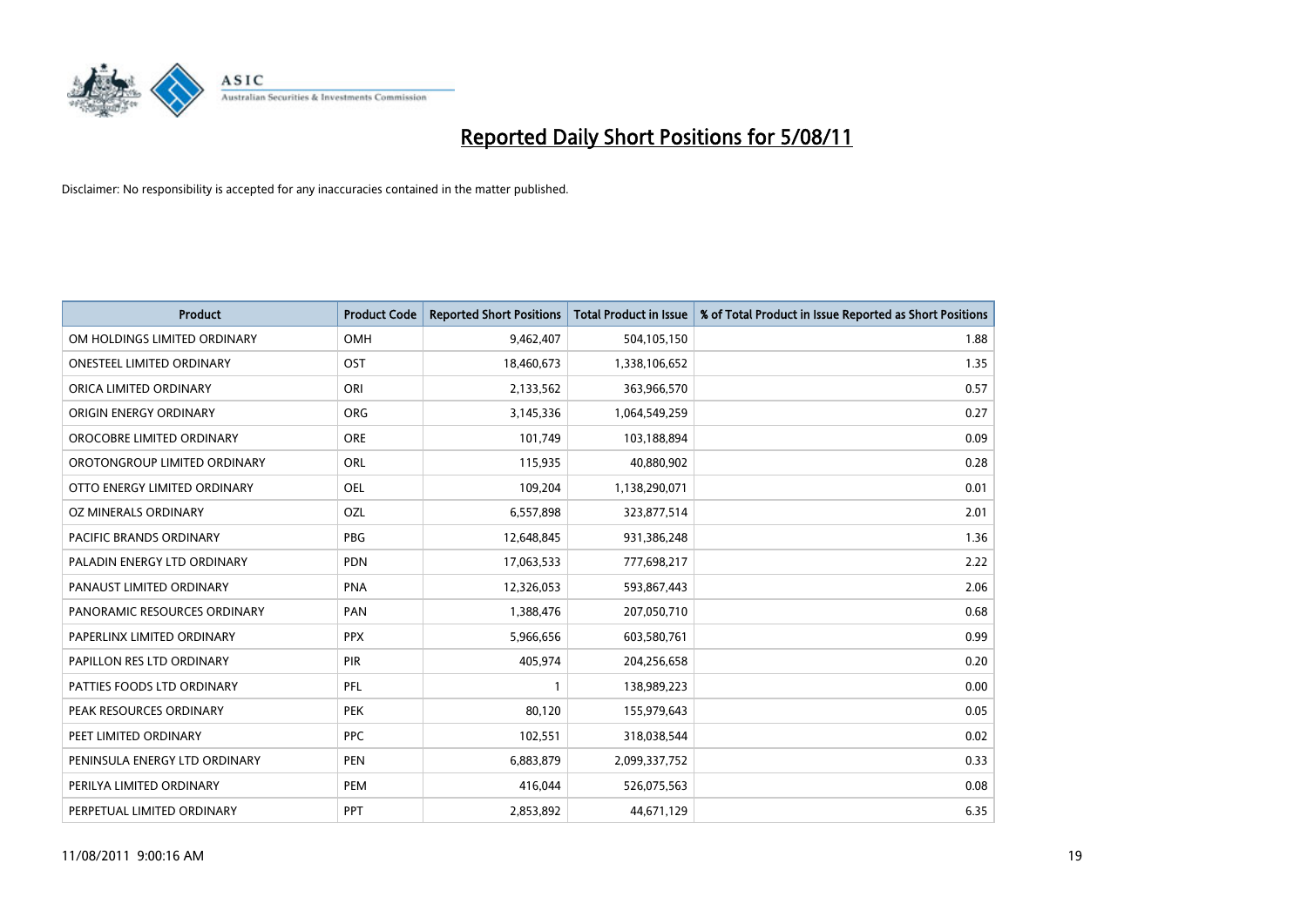

| <b>Product</b>                 | <b>Product Code</b> | <b>Reported Short Positions</b> | <b>Total Product in Issue</b> | % of Total Product in Issue Reported as Short Positions |
|--------------------------------|---------------------|---------------------------------|-------------------------------|---------------------------------------------------------|
| PERSEUS MINING LTD ORDINARY    | PRU                 | 3,910,014                       | 425,667,088                   | 0.91                                                    |
| PETSEC ENERGY ORDINARY         | <b>PSA</b>          | 223,332                         | 231,283,622                   | 0.10                                                    |
| PHARMAXIS LTD ORDINARY         | <b>PXS</b>          | 2,087,746                       | 228,290,309                   | 0.90                                                    |
| PHOTON GROUP LTD ORDINARY      | PGA                 | 250,510                         | 1,540,886,866                 | 0.02                                                    |
| PLATINUM ASSET ORDINARY        | <b>PTM</b>          | 7,978,044                       | 561,347,878                   | 1.41                                                    |
| PLATINUM AUSTRALIA ORDINARY    | PLA                 | 5,316,389                       | 392,430,039                   | 1.34                                                    |
| PLATINUM CAPITAL LTD ORDINARY  | <b>PMC</b>          |                                 | 164,959,410                   | 0.00                                                    |
| PMP LIMITED ORDINARY           | <b>PMP</b>          | 63,982                          | 329,879,212                   | 0.01                                                    |
| PORT BOUVARD LIMITED ORDINARY  | PBD                 | 6,754                           | 593,868,295                   | 0.00                                                    |
| PRANA BIOTECHNOLOGY ORDINARY   | PBT                 | 424,800                         | 275,286,783                   | 0.15                                                    |
| PREMIER INVESTMENTS ORDINARY   | <b>PMV</b>          | 498,286                         | 155,062,831                   | 0.31                                                    |
| PRIMA BIOMED LTD ORDINARY      | PRR                 | 2,448,356                       | 1,003,115,222                 | 0.24                                                    |
| PRIMARY HEALTH CARE ORDINARY   | <b>PRY</b>          | 10,077,676                      | 497,469,803                   | 2.02                                                    |
| PRIME MEDIA GRP LTD ORDINARY   | PRT                 | 26.887                          | 366,330,303                   | 0.01                                                    |
| PRIMEAG AUSTRALIA ORDINARY     | PAG                 | 5,549,713                       | 223,375,665                   | 2.49                                                    |
| PROGEN PHARMACEUTIC ORDINARY   | PGL                 | 151,596                         | 24,709,097                    | 0.61                                                    |
| PROGRAMMED ORDINARY            | <b>PRG</b>          | 793,530                         | 118,169,908                   | 0.66                                                    |
| PSIVIDA CORP CDI 1:1           | <b>PVA</b>          | 6,878                           | 8,767,048                     | 0.08                                                    |
| <b>OANTAS AIRWAYS ORDINARY</b> | QAN                 | 36,860,185                      | 2,265,123,620                 | 1.62                                                    |
| OBE INSURANCE GROUP ORDINARY   | <b>QBE</b>          | 20,741,835                      | 1,092,654,587                 | 1.86                                                    |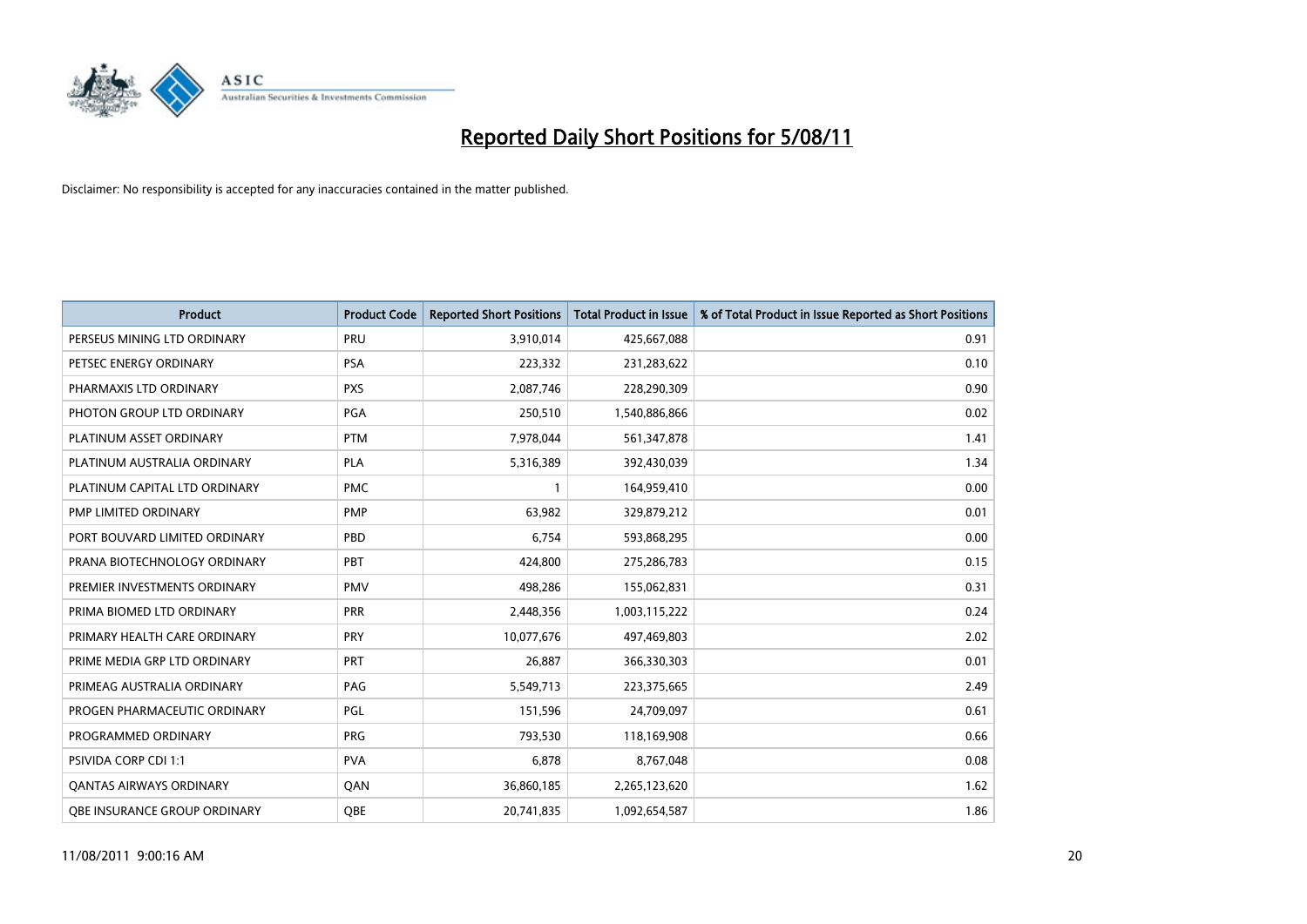

| <b>Product</b>                      | <b>Product Code</b> | <b>Reported Short Positions</b> | <b>Total Product in Issue</b> | % of Total Product in Issue Reported as Short Positions |
|-------------------------------------|---------------------|---------------------------------|-------------------------------|---------------------------------------------------------|
| OR NATIONAL LIMITED ORDINARY        | <b>ORN</b>          | 20,401,119                      | 2,440,000,000                 | 0.83                                                    |
| QUBE LOGISTICS ORDINARY UNITS       | <b>OUB</b>          | 18,037                          | 610,839,329                   | 0.00                                                    |
| RAMELIUS RESOURCES ORDINARY         | <b>RMS</b>          | 118,502                         | 291,767,215                   | 0.04                                                    |
| RAMSAY HEALTH CARE ORDINARY         | <b>RHC</b>          | 1,483,794                       | 202,081,252                   | 0.73                                                    |
| <b>RCR TOMLINSON ORDINARY</b>       | <b>RCR</b>          | 68.067                          | 132,010,172                   | 0.05                                                    |
| <b>REA GROUP ORDINARY</b>           | <b>REA</b>          | 19,210                          | 130,401,680                   | 0.01                                                    |
| <b>RED 5 LIMITED ORDINARY</b>       | <b>RED</b>          | 5,569                           | 1,283,674,237                 | 0.00                                                    |
| <b>RED FORK ENERGY ORDINARY</b>     | <b>RFE</b>          | 7,696                           | 269,769,853                   | 0.00                                                    |
| REDBANK ENERGY LTD ORDINARY         | AEJ                 | 13                              | 786,287                       | 0.00                                                    |
| <b>REDFLEX HOLDINGS ORDINARY</b>    | <b>RDF</b>          | 10                              | 110,345,599                   | 0.00                                                    |
| REED RESOURCES LTD ORDINARY         | <b>RDR</b>          | 415,427                         | 264,742,501                   | 0.16                                                    |
| <b>REGIS RESOURCES ORDINARY</b>     | <b>RRL</b>          | 1,813,199                       | 432,523,680                   | 0.40                                                    |
| RESMED INC CDI 10:1                 | <b>RMD</b>          | 11,901,402                      | 1,545,678,330                 | 0.77                                                    |
| <b>RESOLUTE MINING ORDINARY</b>     | <b>RSG</b>          | 8,389,737                       | 467,638,948                   | 1.79                                                    |
| <b>RESOURCE GENERATION ORDINARY</b> | <b>RES</b>          | 334,311                         | 262,895,652                   | 0.13                                                    |
| REVERSE CORP LIMITED ORDINARY       | <b>REF</b>          | 25,141                          | 92,382,175                    | 0.03                                                    |
| REX MINERALS LIMITED ORDINARY       | <b>RXM</b>          | 1,172,098                       | 153,635,519                   | 0.76                                                    |
| <b>RHG LIMITED ORDINARY</b>         | <b>RHG</b>          | 416,177                         | 318,092,978                   | 0.13                                                    |
| <b>RIALTO ENERGY ORDINARY</b>       | <b>RIA</b>          | 406,838                         | 375,006,264                   | 0.11                                                    |
| <b>RIDLEY CORPORATION ORDINARY</b>  | <b>RIC</b>          | 809,655                         | 307,817,071                   | 0.26                                                    |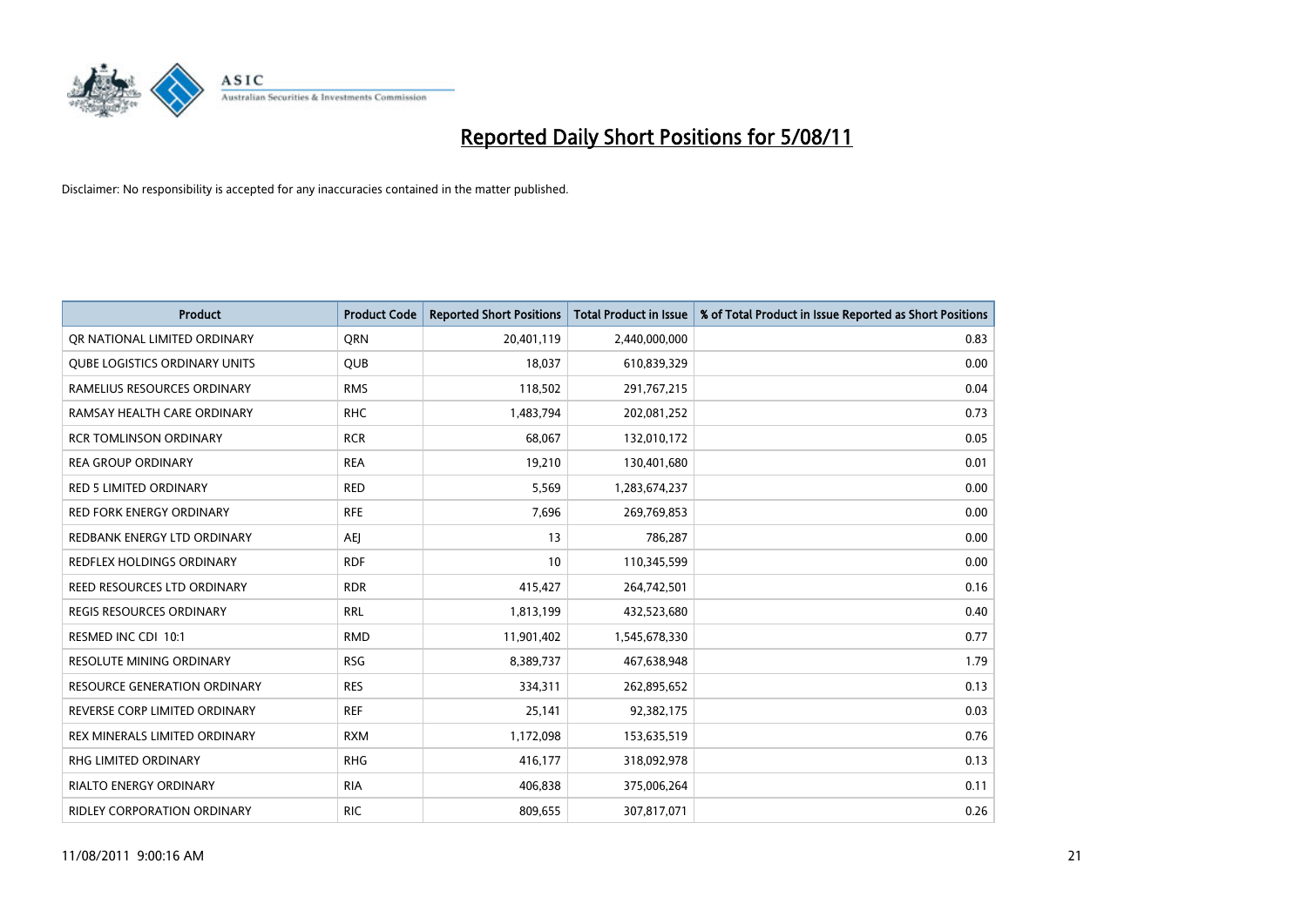

| <b>Product</b>                | <b>Product Code</b> | <b>Reported Short Positions</b> | <b>Total Product in Issue</b> | % of Total Product in Issue Reported as Short Positions |
|-------------------------------|---------------------|---------------------------------|-------------------------------|---------------------------------------------------------|
| RIO TINTO LIMITED ORDINARY    | <b>RIO</b>          | 16,831,211                      | 435,758,720                   | 3.82                                                    |
| RIVERCITY MOTORWAY STAPLED    | <b>RCY</b>          | 132,000                         | 957,010,115                   | 0.01                                                    |
| ROBUST RESOURCES ORDINARY     | <b>ROL</b>          | 1,134,844                       | 84,944,097                    | 1.34                                                    |
| ROC OIL COMPANY ORDINARY      | <b>ROC</b>          | 1,414,905                       | 713,254,560                   | 0.19                                                    |
| ROYAL WOLF HOLDINGS ORDINARY  | <b>RWH</b>          | 60,000                          | 100,387,052                   | 0.06                                                    |
| SAI GLOBAL LIMITED ORDINARY   | SAI                 | 597,615                         | 199,570,046                   | 0.30                                                    |
| SALMAT LIMITED ORDINARY       | <b>SLM</b>          | 766,211                         | 159,780,299                   | 0.48                                                    |
| SAMSON OIL & GAS LTD ORDINARY | SSN                 | 1,494,000                       | 1,743,487,817                 | 0.09                                                    |
| SANDFIRE RESOURCES ORDINARY   | <b>SFR</b>          | 1,982,526                       | 149,434,969                   | 1.32                                                    |
| <b>SANTOS LTD ORDINARY</b>    | <b>STO</b>          | 7,648,892                       | 877,955,815                   | 0.87                                                    |
| SARACEN MINERAL ORDINARY      | <b>SAR</b>          | 275,770                         | 492,251,415                   | 0.05                                                    |
| SEDGMAN LIMITED ORDINARY      | <b>SDM</b>          | 515,210                         | 209,752,689                   | 0.24                                                    |
| <b>SEEK LIMITED ORDINARY</b>  | <b>SEK</b>          | 14,123,163                      | 337,065,707                   | 4.18                                                    |
| SELECT HARVESTS ORDINARY      | <b>SHV</b>          | 432,605                         | 56,226,960                    | 0.77                                                    |
| SENETAS CORPORATION ORDINARY  | <b>SEN</b>          | 756,999                         | 463,105,195                   | 0.16                                                    |
| SERVCORP LIMITED ORDINARY     | SRV                 | 85,174                          | 98,440,807                    | 0.08                                                    |
| SERVICE STREAM ORDINARY       | <b>SSM</b>          | 411,099                         | 283,418,867                   | 0.14                                                    |
| SEVEN GROUP HOLDINGS ORDINARY | <b>SVW</b>          | 1,378,606                       | 306,410,281                   | 0.44                                                    |
| SEVEN WEST MEDIA LTD ORDINARY | <b>SWM</b>          | 4,532,152                       | 610,327,899                   | 0.74                                                    |
| SIGMA PHARMACEUTICAL ORDINARY | SIP                 | 15,992,752                      | 1,178,626,572                 | 1.35                                                    |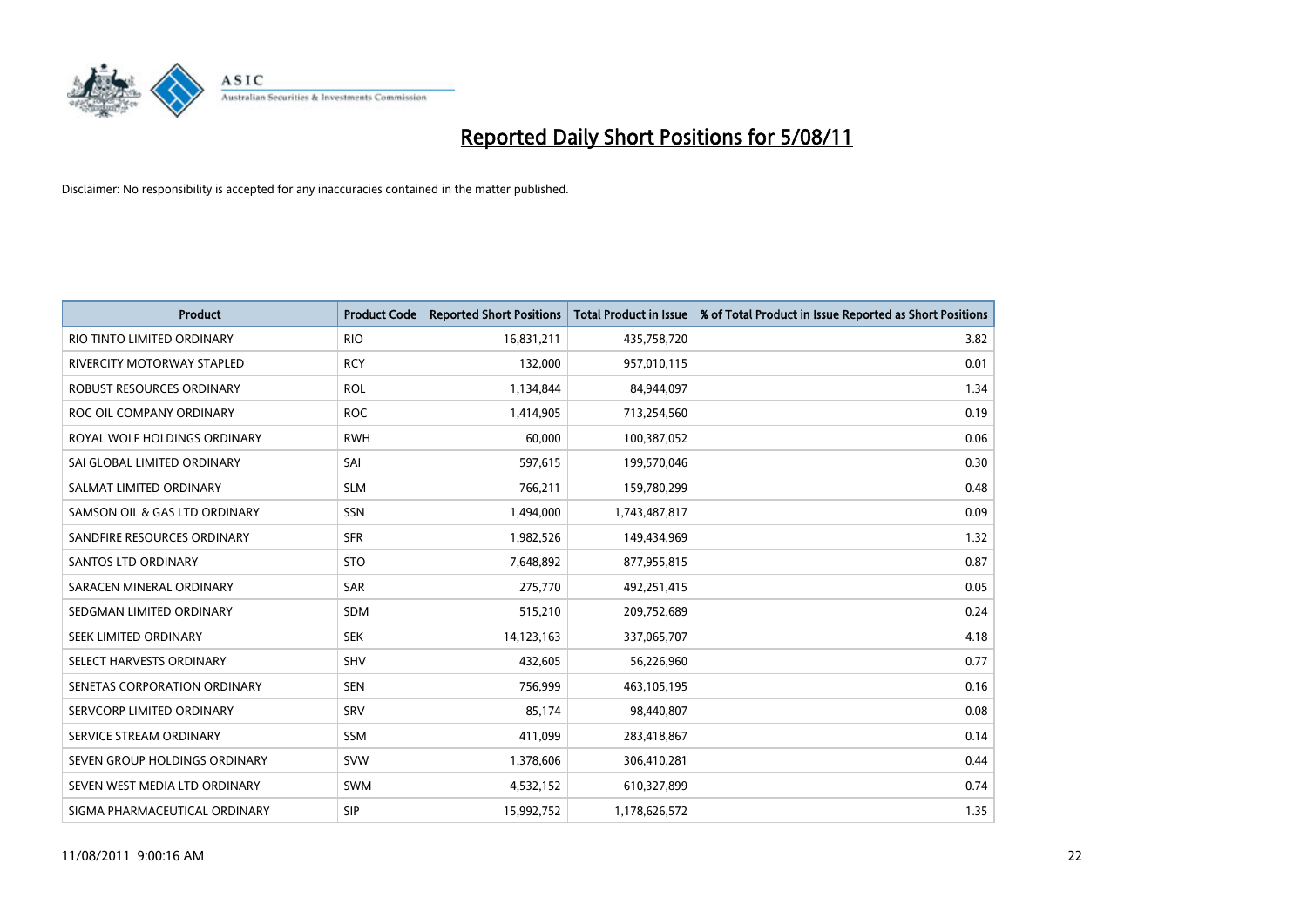

| <b>Product</b>                           | <b>Product Code</b> | <b>Reported Short Positions</b> | <b>Total Product in Issue</b> | % of Total Product in Issue Reported as Short Positions |
|------------------------------------------|---------------------|---------------------------------|-------------------------------|---------------------------------------------------------|
| SILEX SYSTEMS ORDINARY                   | <b>SLX</b>          | 300,794                         | 170,133,997                   | 0.17                                                    |
| SILVER LAKE RESOURCE ORDINARY            | <b>SLR</b>          | 168,531                         | 178,882,838                   | 0.08                                                    |
| SIMS METAL MGMT LTD ORDINARY             | SGM                 | 3,176,130                       | 205,408,830                   | 1.55                                                    |
| SINGAPORE TELECOMM. CHESS DEPOSITARY INT | SGT                 | 4,419,657                       | 185,441,814                   | 2.38                                                    |
| SIRIUS RESOURCES NL ORDINARY             | <b>SIR</b>          | 82,500                          | 137,134,586                   | 0.06                                                    |
| SKILLED GROUP LTD ORDINARY               | <b>SKE</b>          | 42,703                          | 233,089,776                   | 0.01                                                    |
| SKY CITY ENTERTAIN, ORDINARY             | <b>SKC</b>          | 10.000                          | 576,958,340                   | 0.00                                                    |
| SMS MANAGEMENT, ORDINARY                 | <b>SMX</b>          | 274,128                         | 68,290,180                    | 0.38                                                    |
| SONIC HEALTHCARE ORDINARY                | <b>SHL</b>          | 5,494,254                       | 388,429,875                   | 1.41                                                    |
| SOUL PATTINSON (W.H) ORDINARY            | SOL                 | 22.836                          | 238,640,580                   | 0.01                                                    |
| SP AUSNET STAPLED SECURITIES             | <b>SPN</b>          | 5,156,632                       | 2,850,932,204                 | 0.17                                                    |
| SPARK INFRASTRUCTURE STAPLED NOTE & UNIT | SKI                 | 15,423,218                      | 1,326,734,264                 | 1.14                                                    |
| SPDR 200 FUND ETF UNITS                  | <b>STW</b>          | 8                               | 52,178,556                    | 0.00                                                    |
| <b>SPDR 50 FUND ETF UNITS</b>            | <b>SFY</b>          | 2,140                           | 6,294,919                     | 0.03                                                    |
| SPECIALTY FASHION ORDINARY               | <b>SFH</b>          | 811,339                         | 191,786,121                   | 0.42                                                    |
| SPOTLESS GROUP LTD ORDINARY              | <b>SPT</b>          | 1,524,766                       | 262,766,725                   | 0.57                                                    |
| ST BARBARA LIMITED ORDINARY              | <b>SBM</b>          | 6,190,692                       | 325,615,389                   | 1.89                                                    |
| STAGING CONNECTIONS ORDINARY             | <b>STG</b>          | 2,917,189                       | 78,317,726                    | 3.72                                                    |
| STANMORE COAL LTD ORDINARY               | <b>SMR</b>          | 77,840                          | 88,295,738                    | 0.09                                                    |
| STARPHARMA HOLDINGS ORDINARY             | SPL                 | 54,409                          | 247,796,578                   | 0.02                                                    |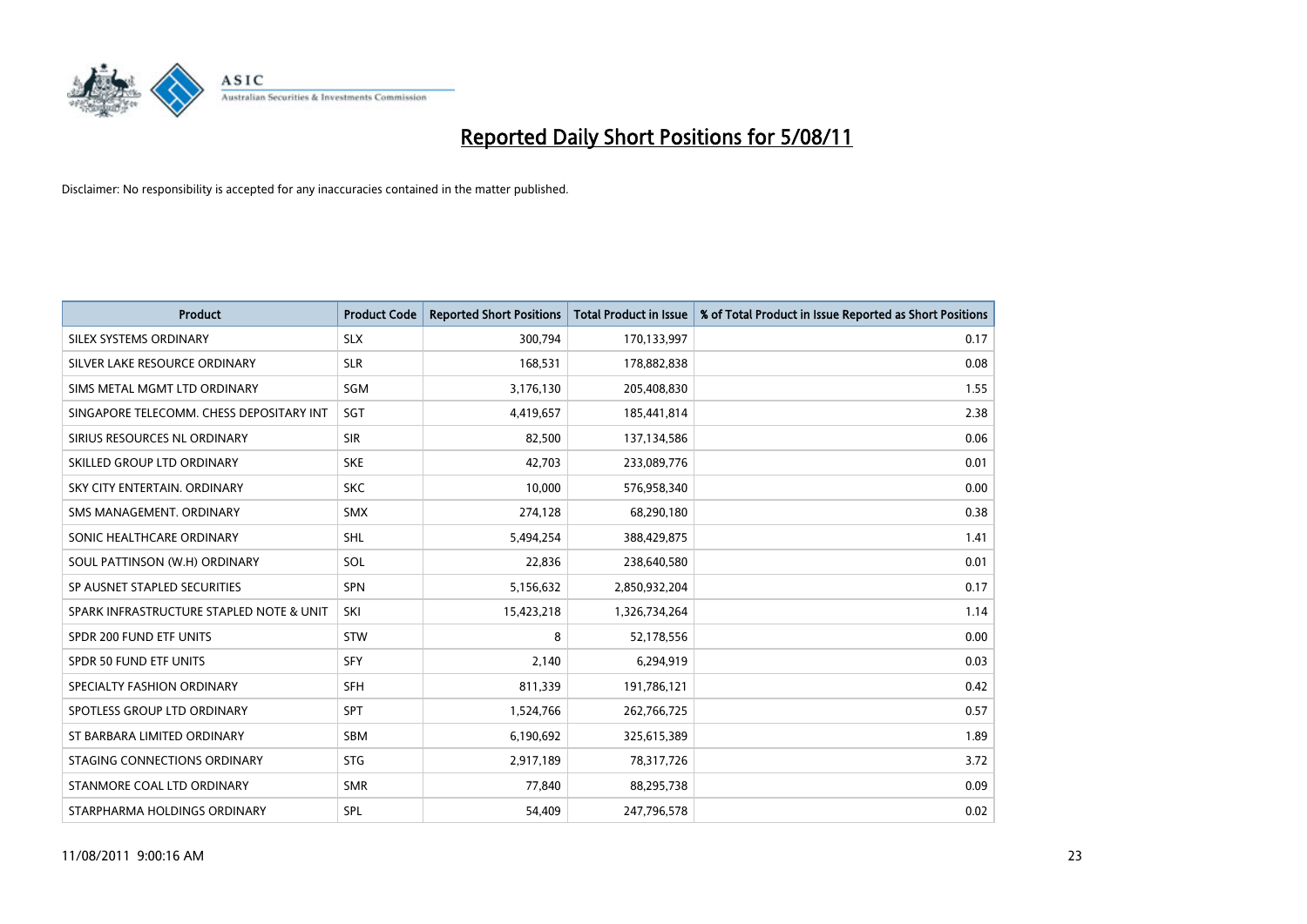

| <b>Product</b>                       | <b>Product Code</b> | <b>Reported Short Positions</b> | <b>Total Product in Issue</b> | % of Total Product in Issue Reported as Short Positions |
|--------------------------------------|---------------------|---------------------------------|-------------------------------|---------------------------------------------------------|
| STH AMERICAN COR LTD ORDINARY        | SAY                 | 9,200                           | 245,846,493                   | 0.00                                                    |
| STH CRS ELECT ENGNR ORDINARY         | <b>SXE</b>          | 2,910                           | 160,736,826                   | 0.00                                                    |
| STHN CROSS MEDIA ORDINARY            | <b>SXL</b>          | 2,409,151                       | 705,712,186                   | 0.35                                                    |
| STOCKLAND UNITS/ORD STAPLED          | SGP                 | 11,624,749                      | 2,383,036,717                 | 0.48                                                    |
| STRAITS RES LTD. ORDINARY            | <b>SRO</b>          | 7,721,740                       | 324,796,141                   | 2.37                                                    |
| <b>STW COMMUNICATIONS ORDINARY</b>   | SGN                 | 280,964                         | 364,310,964                   | 0.07                                                    |
| SUNCORP GROUP LTD ORDINARY           | <b>SUN</b>          | 7,622,426                       | 1,286,600,980                 | 0.59                                                    |
| SUNDANCE ENERGY ORDINARY             | <b>SEA</b>          | 40,645                          | 276,709,585                   | 0.01                                                    |
| SUNDANCE RESOURCES ORDINARY          | <b>SDL</b>          | 13,891,436                      | 2,872,514,669                 | 0.48                                                    |
| SUNLAND GROUP LTD ORDINARY           | <b>SDG</b>          | 25,730                          | 224,881,794                   | 0.01                                                    |
| SUPER RET REP LTD ORDINARY           | <b>SUL</b>          | 176,219                         | 130,138,739                   | 0.14                                                    |
| <b>SWICK MINING ORDINARY</b>         | <b>SWK</b>          | 47,936                          | 236,724,970                   | 0.02                                                    |
| SYMEX HOLDINGS ORDINARY              | SYM                 | 6,633                           | 189,166,670                   | 0.00                                                    |
| <b>TABCORP HOLDINGS LTD ORDINARY</b> | <b>TAH</b>          | 8,411,830                       | 688,019,737                   | 1.20                                                    |
| <b>TALENT2 INTERNATION ORDINARY</b>  | <b>TWO</b>          | 122,767                         | 144,795,915                   | 0.08                                                    |
| TAP OIL LIMITED ORDINARY             | <b>TAP</b>          | 553,373                         | 240,967,311                   | 0.22                                                    |
| TASSAL GROUP LIMITED ORDINARY        | <b>TGR</b>          | 83,898                          | 146,304,404                   | 0.04                                                    |
| TATTS GROUP LTD ORDINARY             | <b>TTS</b>          | 15,136,094                      | 1,318,683,208                 | 1.13                                                    |
| <b>TECHNOLOGY ONE ORDINARY</b>       | <b>TNE</b>          | 103,714                         | 303,269,455                   | 0.03                                                    |
| TELECOM CORPORATION ORDINARY         | <b>TEL</b>          | 28,374,913                      | 1,924,707,065                 | 1.48                                                    |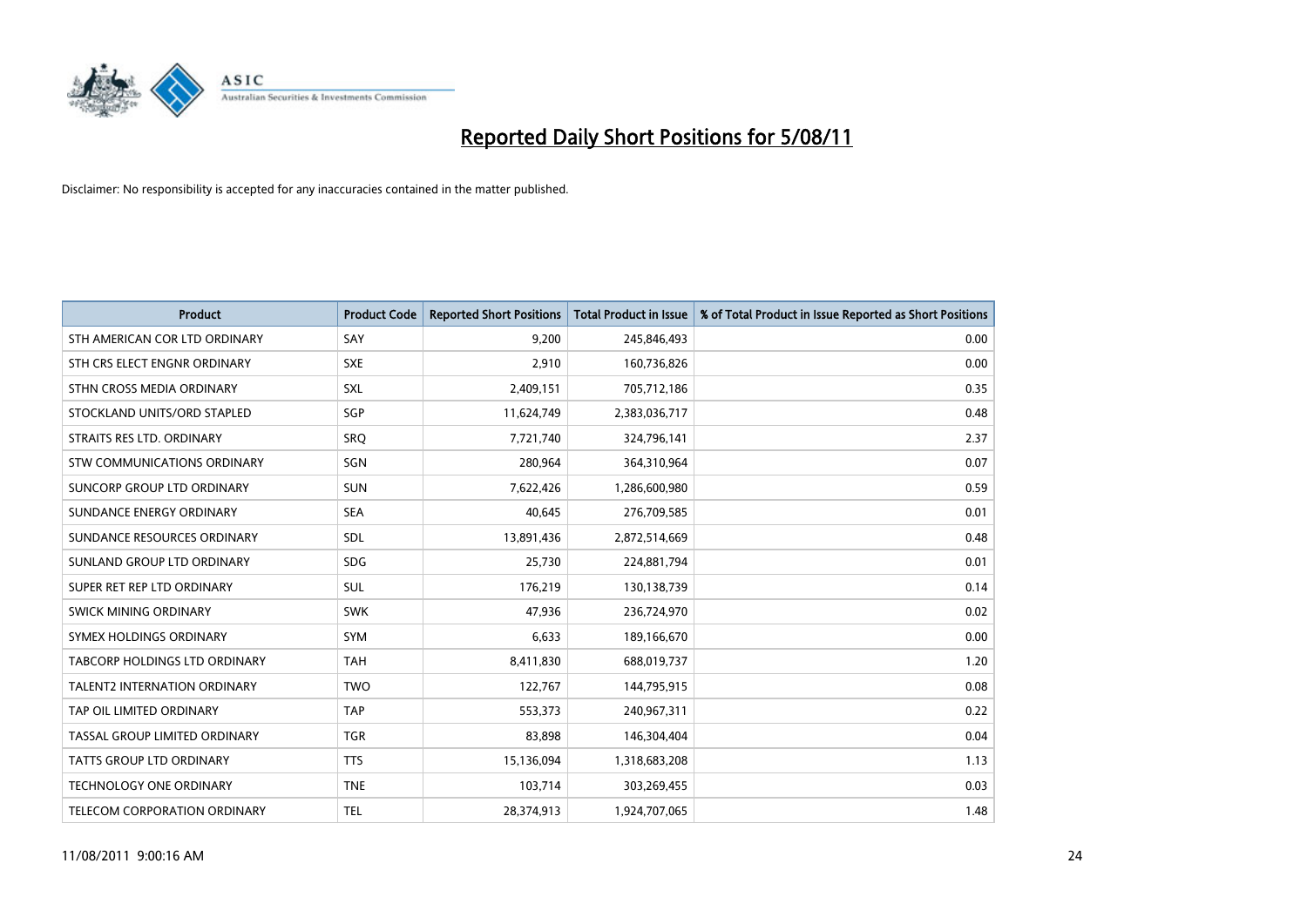

| <b>Product</b>                       | <b>Product Code</b> | <b>Reported Short Positions</b> | <b>Total Product in Issue</b> | % of Total Product in Issue Reported as Short Positions |
|--------------------------------------|---------------------|---------------------------------|-------------------------------|---------------------------------------------------------|
| <b>TELSTRA CORPORATION, ORDINARY</b> | <b>TLS</b>          | 36,322,038                      | 12,443,074,357                | 0.29                                                    |
| TEN NETWORK HOLDINGS ORDINARY        | <b>TEN</b>          | 40,941,882                      | 1,045,236,720                 | 3.92                                                    |
| TERANGA GOLD CORP CDI 1:1            | <b>TGZ</b>          | 259,369                         | 152,679,621                   | 0.16                                                    |
| TEXON PETROLEUM LTD ORDINARY         | <b>TXN</b>          | 98,329                          | 242,539,848                   | 0.04                                                    |
| TFS CORPORATION LTD ORDINARY         | <b>TFC</b>          | 124,368                         | 276,453,042                   | 0.04                                                    |
| THE REJECT SHOP ORDINARY             | <b>TRS</b>          | 708,811                         | 26,071,170                    | 2.71                                                    |
| THOR MINING PLC CHESS DEPOSITARY 1:1 | <b>THR</b>          | 2,307                           | 222,489,120                   | 0.00                                                    |
| THORN GROUP LIMITED ORDINARY         | <b>TGA</b>          | 29,944                          | 146,091,970                   | 0.02                                                    |
| TIGER RESOURCES ORDINARY             | <b>TGS</b>          | 128,896                         | 671,110,549                   | 0.02                                                    |
| TIMBERCORP LIMITED ORDINARY          | <b>TIM</b>          | 90.074                          | 352,071,429                   | 0.02                                                    |
| <b>TISHMAN SPEYER UNITS</b>          | <b>TSO</b>          | 73,922                          | 338,440,904                   | 0.02                                                    |
| TNG LIMITED ORDINARY                 | <b>TNG</b>          | 4,321                           | 284,803,062                   | 0.00                                                    |
| TOLL HOLDINGS LTD ORDINARY           | <b>TOL</b>          | 24,861,534                      | 710,128,531                   | 3.44                                                    |
| TORO ENERGY LIMITED ORDINARY         | <b>TOE</b>          | 143,069                         | 965,436,676                   | 0.01                                                    |
| <b>TOWER LIMITED ORDINARY</b>        | <b>TWR</b>          | 689,519                         | 265,176,580                   | 0.26                                                    |
| <b>TOX FREE SOLUTIONS ORDINARY</b>   | <b>TOX</b>          | 15,403                          | 96,503,382                    | 0.01                                                    |
| TPG TELECOM LIMITED ORDINARY         | <b>TPM</b>          | 6,990,735                       | 783,481,644                   | 0.89                                                    |
| TRANSFIELD SERVICES ORDINARY         | <b>TSE</b>          | 6,672,608                       | 549,715,957                   | 1.20                                                    |
| TRANSPACIFIC INDUST, ORDINARY        | <b>TPI</b>          | 13,252,219                      | 960,638,735                   | 1.36                                                    |
| TRANSURBAN GROUP TRIPLE STAPLED SEC. | <b>TCL</b>          | 5,074,013                       | 1,443,543,731                 | 0.34                                                    |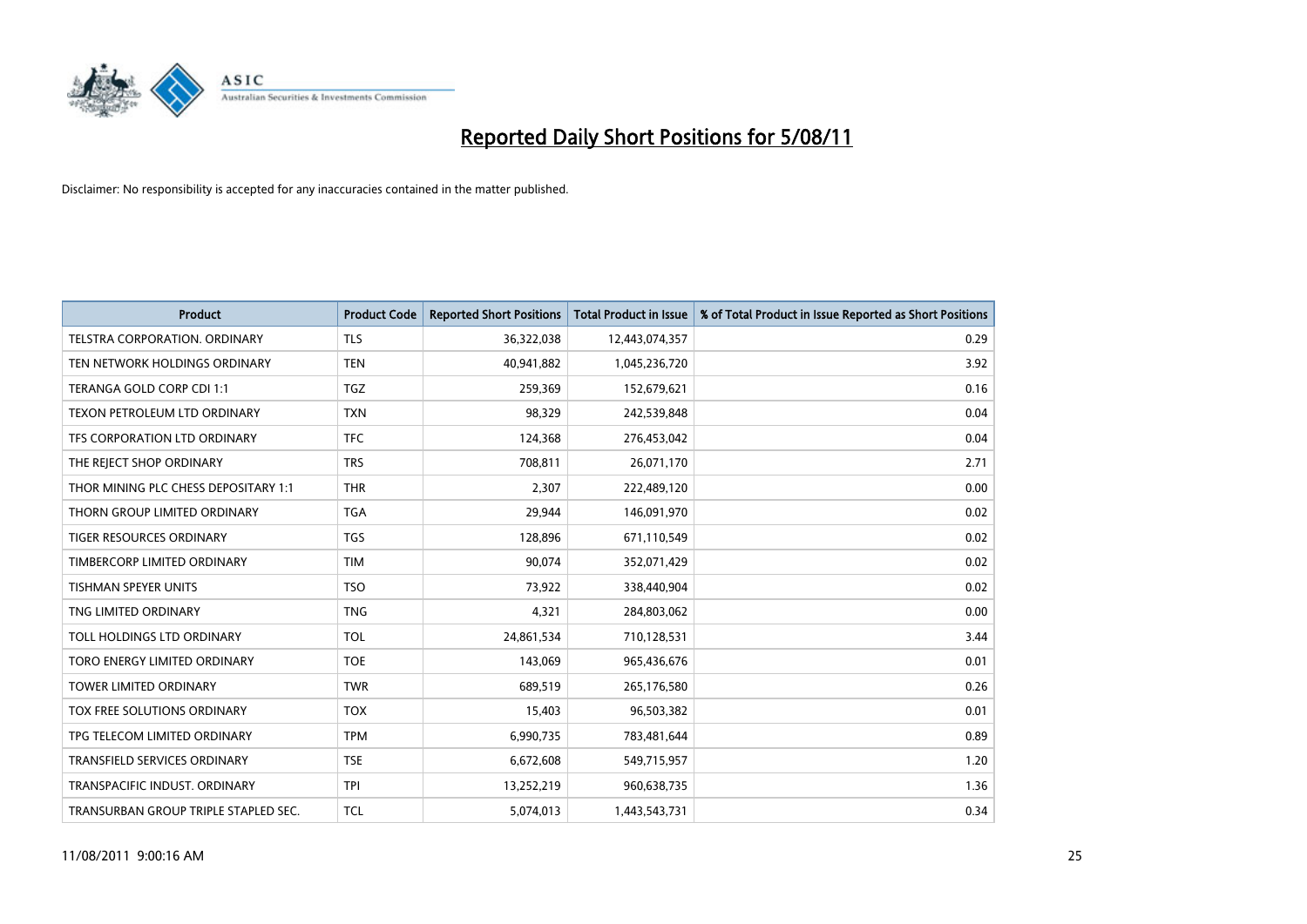

| <b>Product</b>                            | <b>Product Code</b> | <b>Reported Short Positions</b> | <b>Total Product in Issue</b> | % of Total Product in Issue Reported as Short Positions |
|-------------------------------------------|---------------------|---------------------------------|-------------------------------|---------------------------------------------------------|
| TREASURY WINE ESTATE ORDINARY             | <b>TWE</b>          | 22,422,931                      | 647,227,144                   | 3.44                                                    |
| TRINITY GROUP STAPLED SECURITIES          | <b>TCO</b>          | 3,419                           | 203,405,927                   | 0.00                                                    |
| TROY RESOURCES NL ORDINARY                | <b>TRY</b>          | 170,390                         | 87,996,823                    | 0.18                                                    |
| UGL LIMITED ORDINARY                      | <b>UGL</b>          | 5,092,966                       | 166,047,171                   | 3.07                                                    |
| UNILIFE CORPORATION CDI 6:1               | <b>UNS</b>          | 733,744                         | 271,430,663                   | 0.26                                                    |
| UXC LIMITED ORDINARY                      | <b>UXC</b>          | 9,952                           | 305,789,718                   | 0.00                                                    |
| VALAD PROPERTY GROUP STAPLED US PROHIBIT. | <b>VPG</b>          | 4,002,160                       | 115,108,116                   | 3.47                                                    |
| <b>VDM GROUP LIMITED ORDINARY</b>         | <b>VMG</b>          | 11,116                          | 193,127,749                   | 0.01                                                    |
| <b>VENTURE MINERALS ORDINARY</b>          | <b>VMS</b>          | 267,014                         | 221,093,592                   | 0.11                                                    |
| <b>VILLAGE ROADSHOW LTD ORDINARY</b>      | <b>VRL</b>          | 105,273                         | 151,458,556                   | 0.07                                                    |
| VIRGIN BLUE HOLDINGS ORDINARY             | <b>VBA</b>          | 24,708,067                      | 2,210,197,600                 | 1.10                                                    |
| <b>VISION GROUP HLDGS ORDINARY</b>        | <b>VGH</b>          | 78,000                          | 74,520,926                    | 0.10                                                    |
| <b>VITA GROUP LTD ORDINARY</b>            | <b>VTG</b>          | 75,190                          | 142,499,800                   | 0.05                                                    |
| VITERRA INC CDI 1:1                       | <b>VTA</b>          | 3,828                           | 68,629,939                    | 0.01                                                    |
| <b>WAREHOUSE GROUP ORDINARY</b>           | <b>WHS</b>          | 13                              | 311,195,868                   | 0.00                                                    |
| <b>WATPAC LIMITED ORDINARY</b>            | <b>WTP</b>          | 38,213                          | 183,341,382                   | 0.02                                                    |
| <b>WDS LIMITED ORDINARY</b>               | <b>WDS</b>          | 701                             | 144,055,662                   | 0.00                                                    |
| WEBJET LIMITED ORDINARY                   | <b>WEB</b>          | 410,689                         | 74,874,938                    | 0.55                                                    |
| <b>WESFARMERS LIMITED ORDINARY</b>        | <b>WES</b>          | 17,323,340                      | 1,005,776,280                 | 1.71                                                    |
| WESFARMERS LIMITED PARTIALLY PROTECTED    | <b>WESN</b>         | 70,022                          | 151,295,882                   | 0.03                                                    |